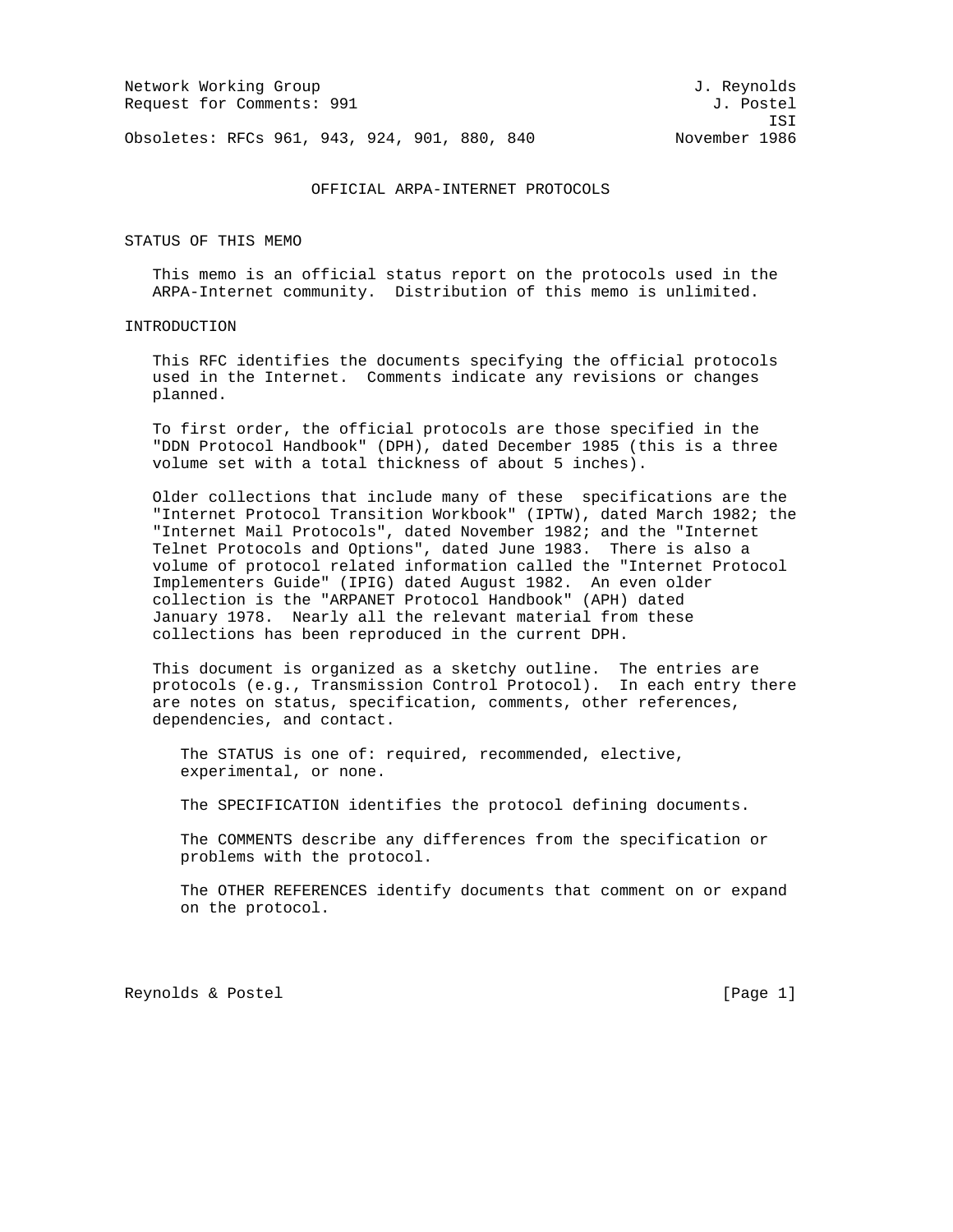The DEPENDENCIES indicate what other protocols are called upon by this protocol.

 The CONTACT indicates a person who can answer questions about the protocol.

In particular, the status may be:

required

- all hosts must implement the required protocol,

recommended

 - all hosts are encouraged to implement the recommended protocol,

elective

- hosts may implement or not the elective protocol,

experimental

 - hosts should not implement the experimental protocol unless they are participating in the experiment and have coordinated their use of this protocol with the contact person, and

none

- this is not a protocol.

 For further information about protocols in general, please contact:

 Joyce K. Reynolds USC - Information Sciences Institute 4676 Admiralty Way Marina del Rey, California 90292-6695 Phone: (213) 822-1511 ARPA mail: JKREYNOLDS@ISI.EDU

Reynolds & Postel [Page 2]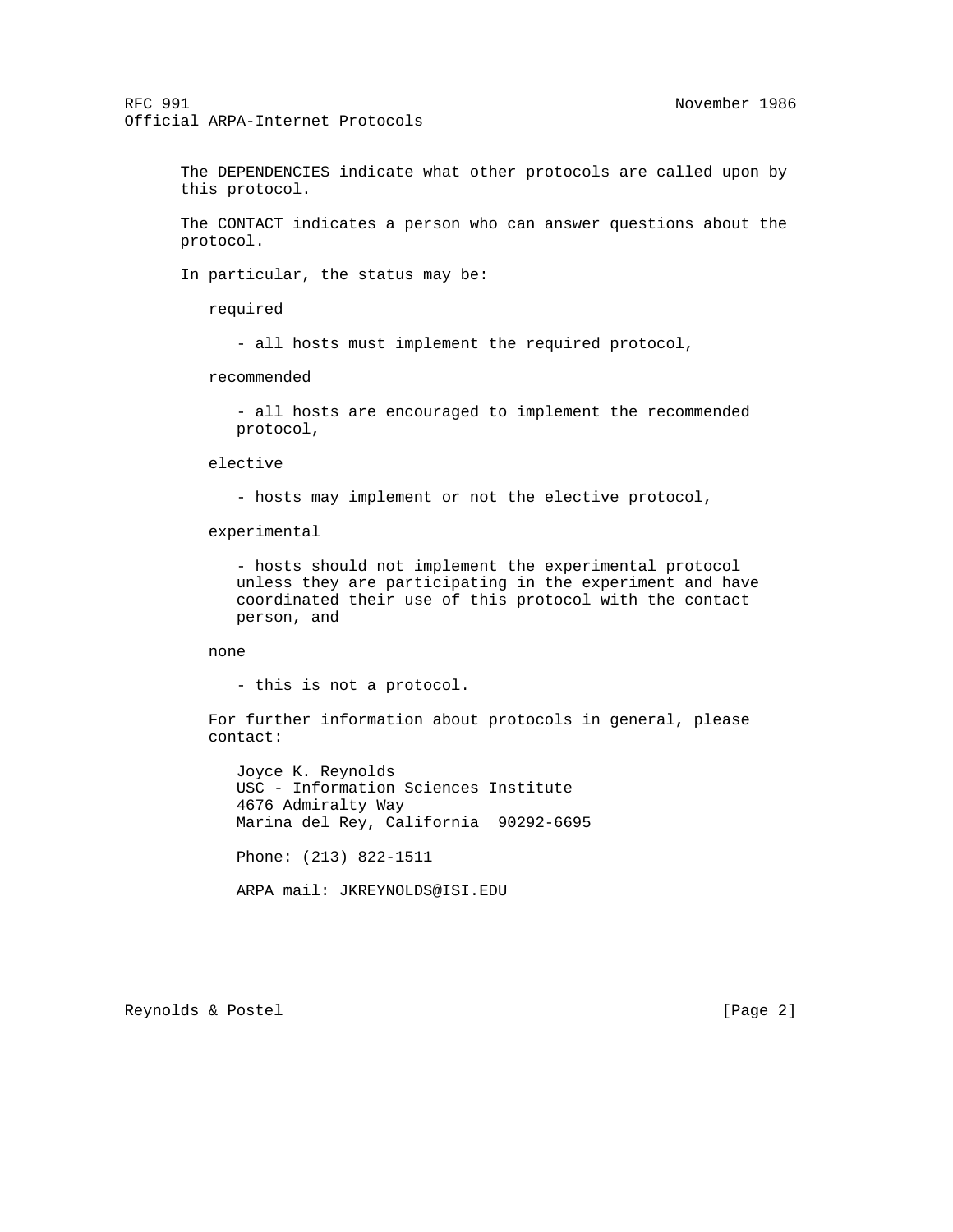### OVERVIEW

Catenet Model ------------------------------------------------------

STATUS: None

SPECIFICATION: IEN 48 (in DPH)

COMMENTS:

 Gives an overview of the organization and principles of the Internet.

Could be revised and expanded.

OTHER REFERENCES:

 Leiner, B., Cole R., Postel, J., and D. Mills, "The DARPA Protocol Suite", IEEE INFOCOM 85, Washington, D.C., March 1985. Also in IEEE Communications Magazine, and as ISI/RS-85-153, March 1985.

 Postel, J., "Internetwork Applications Using the DARPA Protocol Suite", IEEE INFOCOM 85, Washington, D.C., March 1985. Also in IEEE Communications Magazine, and as ISI/RS-85-151, April 1985.

 Padlipsky, M.A., "The Elements of Networking Style and other Essays and Animadversions on the Art of Intercomputer Networking", Prentice-Hall, New Jersey, 1985.

RFC 871 - A Perspective on the ARPANET Reference Model

DEPENDENCIES:

CONTACT: Postel@ISI.EDU

Reynolds & Postel [Page 3]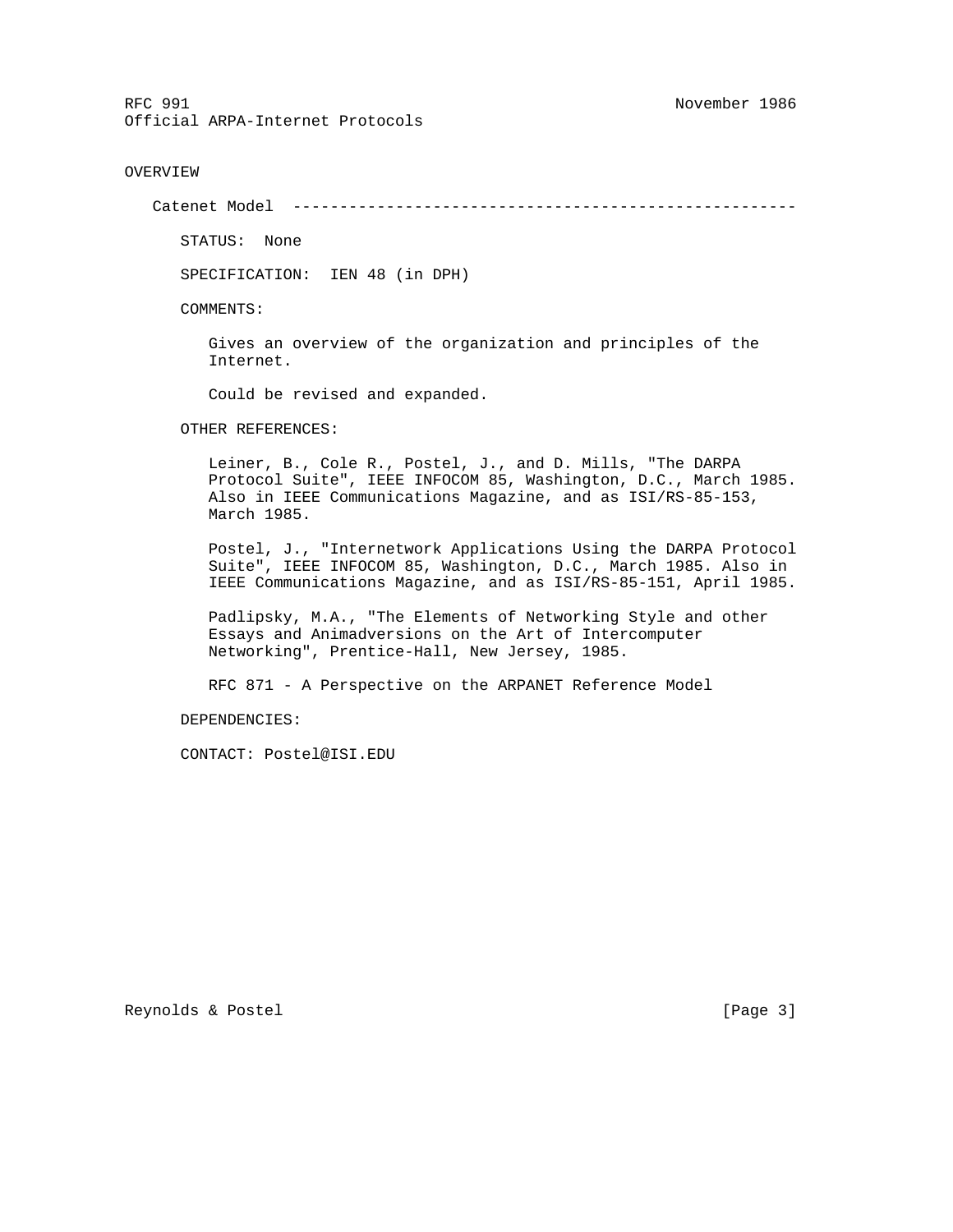NETWORK LEVEL

Internet Protocol --------------------------------------------- (IP)

STATUS: Required

SPECIFICATION: RFC 791 (in DPH)

COMMENTS:

 This is the universal protocol of the Internet. This datagram protocol provides the universal addressing of hosts in the Internet.

A few minor problems have been noted in this document.

 The most serious is a bit of confusion in the route options. The route options have a pointer that indicates which octet of the route is the next to be used. The confusion is between the phrases "the pointer is relative to this option" and "the smallest legal value for the pointer is 4". If you are confused, forget about the relative part, the pointer begins at 4. The MIL-STD description of source routing is wrong in some of the details.

 Another important point is the alternate reassembly procedure suggested in RFC 815.

Some changes are in the works for the security option.

 Note that ICMP is defined to be an integral part of IP. You have not completed an implementation of IP if it does not include ICMP.

OTHER REFERENCES:

 RFC 815 (in DPH) - IP Datagram Reassembly Algorithms RFC 814 (in DPH) - Names, Addresses, Ports, and Routes RFC 816 (in DPH) - Fault Isolation and Recovery RFC 817 (in DPH) - Modularity and Efficiency in Protocol Implementation MIL-STD-1777 (in DPH) - Military Standard Internet Protocol

Reynolds & Postel [Page 4]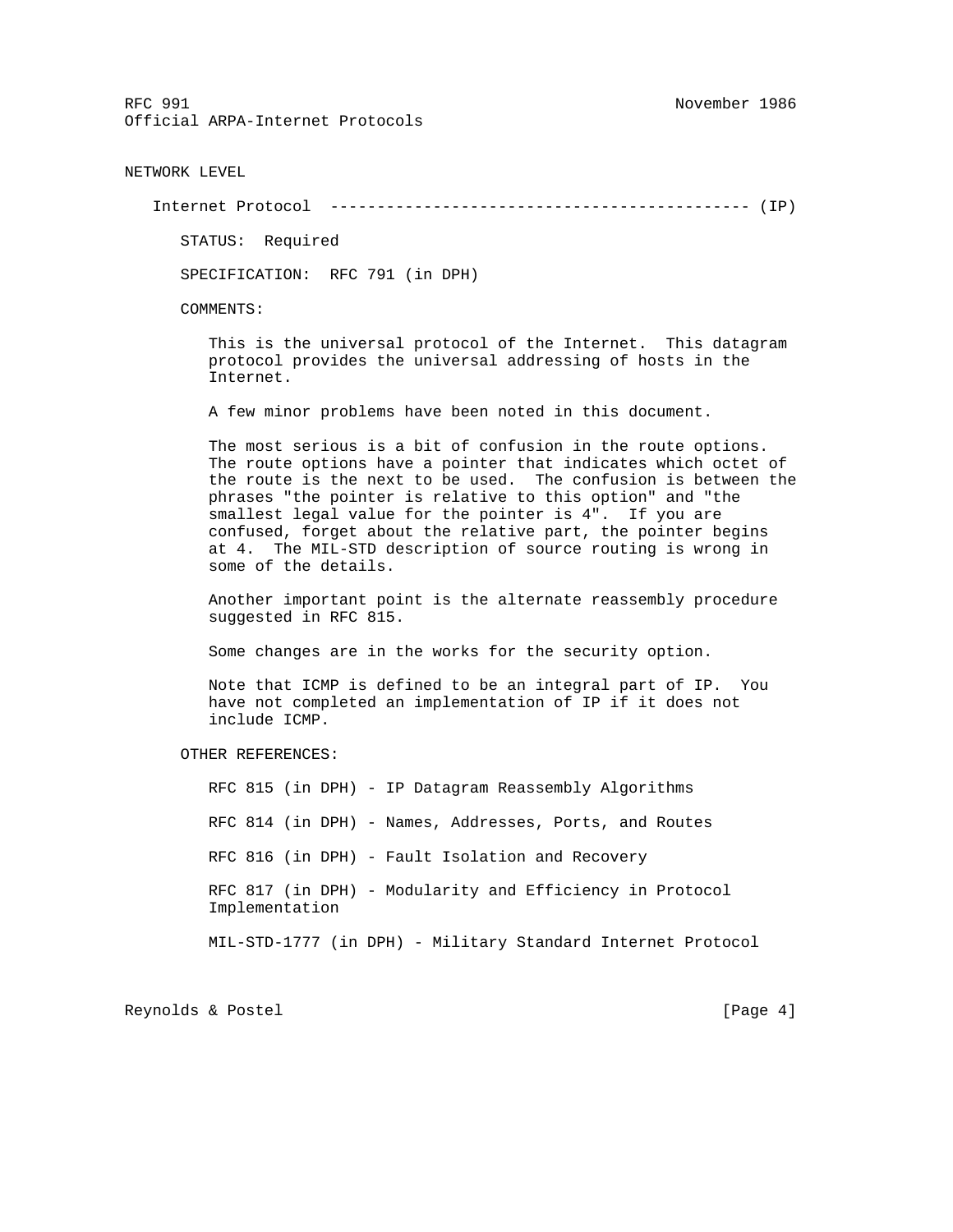> RFC 963 - Some Problems with the Specification of the Military Standard Internet Protocol

DEPENDENCIES:

CONTACT: Postel@ISI.EDU

Internet Control Message Protocol --------------------------- (ICMP)

STATUS: Required

SPECIFICATION: RFC 792 (in DPH)

COMMENTS:

 The control messages and error reports that go with the Internet Protocol.

 A few minor errors in the document have been noted. Suggestions have been made for additional types of redirect message and additional destination unreachable messages.

 Two additional ICMP message types are defined in RFC 950 "Internet Subnets", Address Mask Request (A1=17), and Address Mask Reply (A2=18).

 Note that ICMP is defined to be an integral part of IP. You have not completed an implementation of IP if it does not include ICMP.

OTHER REFERENCES: RFC 950

DEPENDENCIES: Internet Protocol

CONTACT: Postel@ISI.EDU

Reynolds & Postel [Page 5]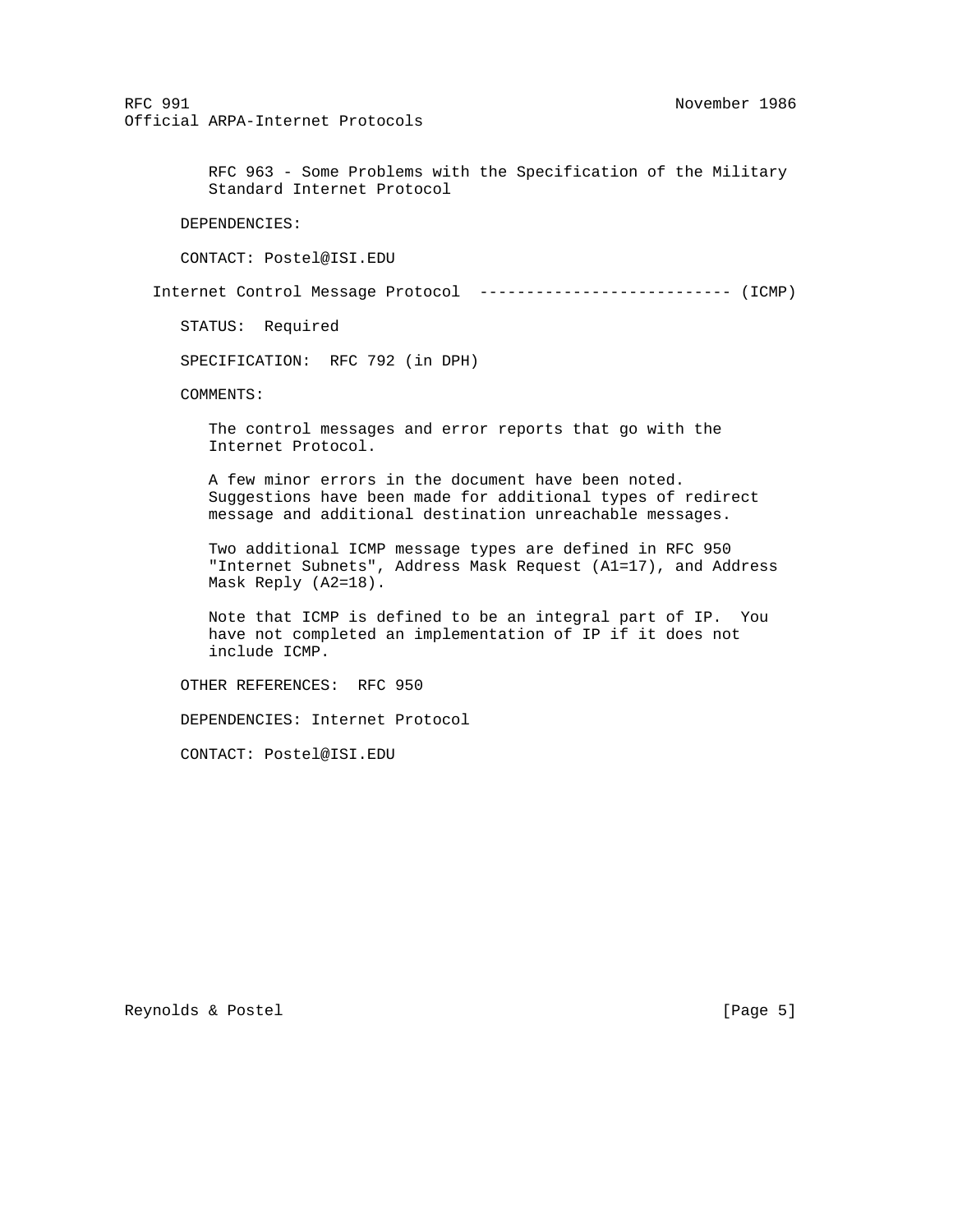Internet Group Multicast Protocol --------------------------- (IGMP)

STATUS: Recommended

SPECIFICATION: RFC 988

COMMENTS:

 This protocol specifies the extensions required of a host implementation of the Internet Protocol (IP) to support internetwork multicasting. This specification supersedes that given in RFC 966, and constitutes a proposed protocol standard for IP multicasting in the ARPA-Internet. Reference RFC 966 for a discussion of the motivation and rationale behind the multicasting extension specified here.

OTHER REFERENCES: RFC 966

DEPENDENCIES: Internet Protocol

CONTACT: Deering@PESCADERO.STANFORD.EDU

Reynolds & Postel (Page 6)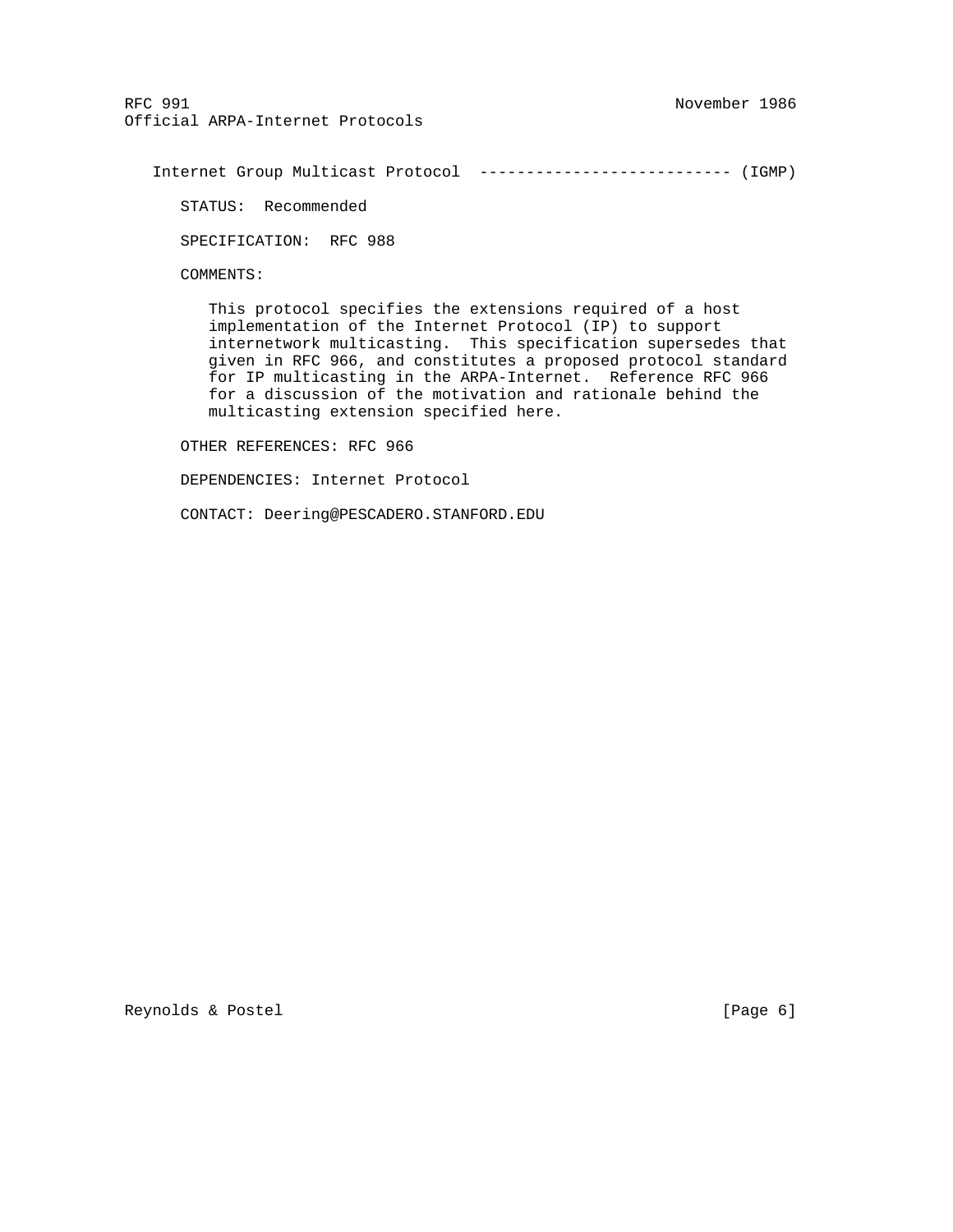HOST LEVEL

User Datagram Protocol --------------------------------------- (UDP)

STATUS: Recommended

SPECIFICATION: RFC 768 (in DPH)

COMMENTS:

 Provides a datagram service to applications. Adds port addressing to the IP services.

 The only change noted for the UDP specification is a minor clarification that if in computing the checksum a padding octet is used for the computation it is not transmitted or counted in the length.

OTHER REFERENCES:

DEPENDENCIES: Internet Protocol

CONTACT: Postel@ISI.EDU

Transmission Control Protocol -------------------------------- (TCP)

STATUS: Recommended

SPECIFICATION: RFC 793 (in DPH)

COMMENTS:

Provides reliable end-to-end data stream service.

 Many comments and corrections have been received for the TCP specification document. These are primarily document bugs rather than protocol bugs.

 Event Processing Section: There are many minor corrections and clarifications needed in this section.

 Push: There are still some phrases in the document that give a "record mark" flavor to the push. These should be further clarified. The push is not a record mark.

Reynolds & Postel [Page 7]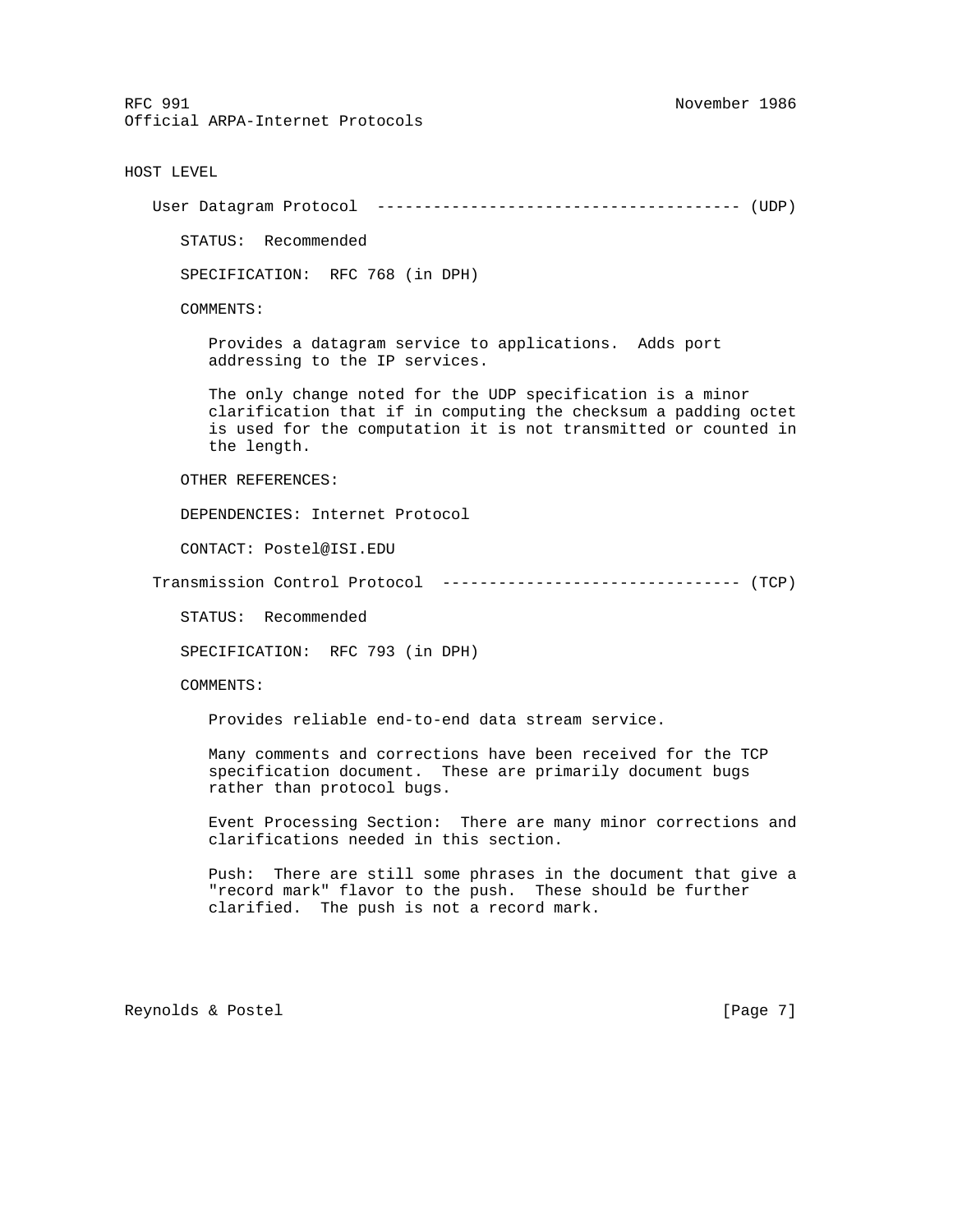Urgent: Page 17 is wrong. The urgent pointer points to the last octet of urgent data (not to the first octet of non-urgent data).

 Listening Servers: Several comments have been received on difficulties with contacting listening servers. There should be some discussion of implementation issues for servers, and some notes on alternative models of system and process organization for servers.

 Maximum Segment Size: The maximum segment size option should be generalized and clarified. It can be used to either increase or decrease the maximum segment size from the default. The TCP Maximum Segment Size is the IP Maximum Datagram Size minus forty. The default IP Maximum Datagram Size is 576. The default TCP Maximum Segment Size is 536. For further discussion, see RFC 879.

 Idle Connections: There have been questions about automatically closing idle connections. Idle connections are ok, and should not be closed. There are several cases where idle connections arise, for example, in Telnet when a user is thinking for a long time following a message from the server computer before his next input. There is no TCP "probe" mechanism, and none is needed.

 Queued Receive Data on Closing: There are several points where it is not clear from the description what to do about data received by the TCP but not yet passed to the user, particularly when the connection is being closed. In general, the data is to be kept to give to the user if he does a RECV call.

 Out of Order Segments: The description says that segments that arrive out of order, that is, are not exactly the next segment to be processed, may be kept on hand. It should also point out that there is a very large performance penalty for not doing so.

 User Time Out: This is the time out started on an open or send call. If this user time out occurs the user should be notified, but the connection should not be closed or the TCB deleted. The user should explicitly ABORT the connection if he wants to give up.

OTHER REFERENCES:

Reynolds & Postel [Page 8]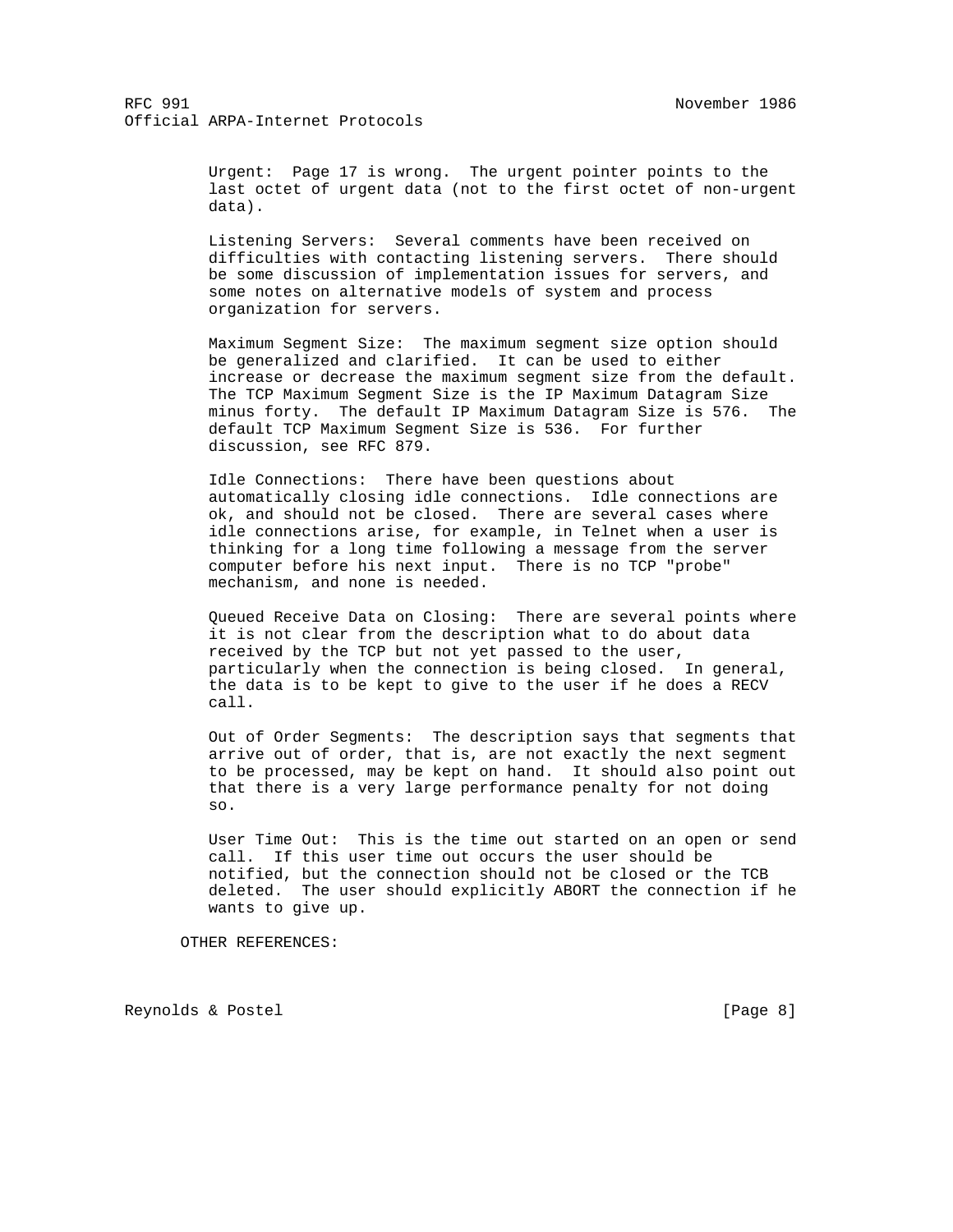RFC 813 (in DPH) - Window and Acknowledgement Strategy in TCP RFC 814 (in DPH) - Names, Addresses, Ports, and Routes RFC 816 (in DPH) - Fault Isolation and Recovery RFC 817 (in DPH) - Modularity and Efficiency in Protocol Implementation RFC 879 - TCP Maximum Segment Size RFC 889 - Internet Delay Experiments RFC 896 - TCP/IP Congestion Control MIL-STD-1778 (in DPH) - Military Standard Transmission Control Protocol RFC 964 - Some Problems with the Specification of the Military Standard Transmission Control Protocol Zhang, Lixia, "Why TCP Timers Don't Work Well", Communications Architectures and Protocols, ACM SIGCOMM Proceedings, Computer Communications Review, V.16, N.3, August 1986.

DEPENDENCIES: Internet Protocol

CONTACT: Postel@ISI.EDU

Reynolds & Postel [Page 9]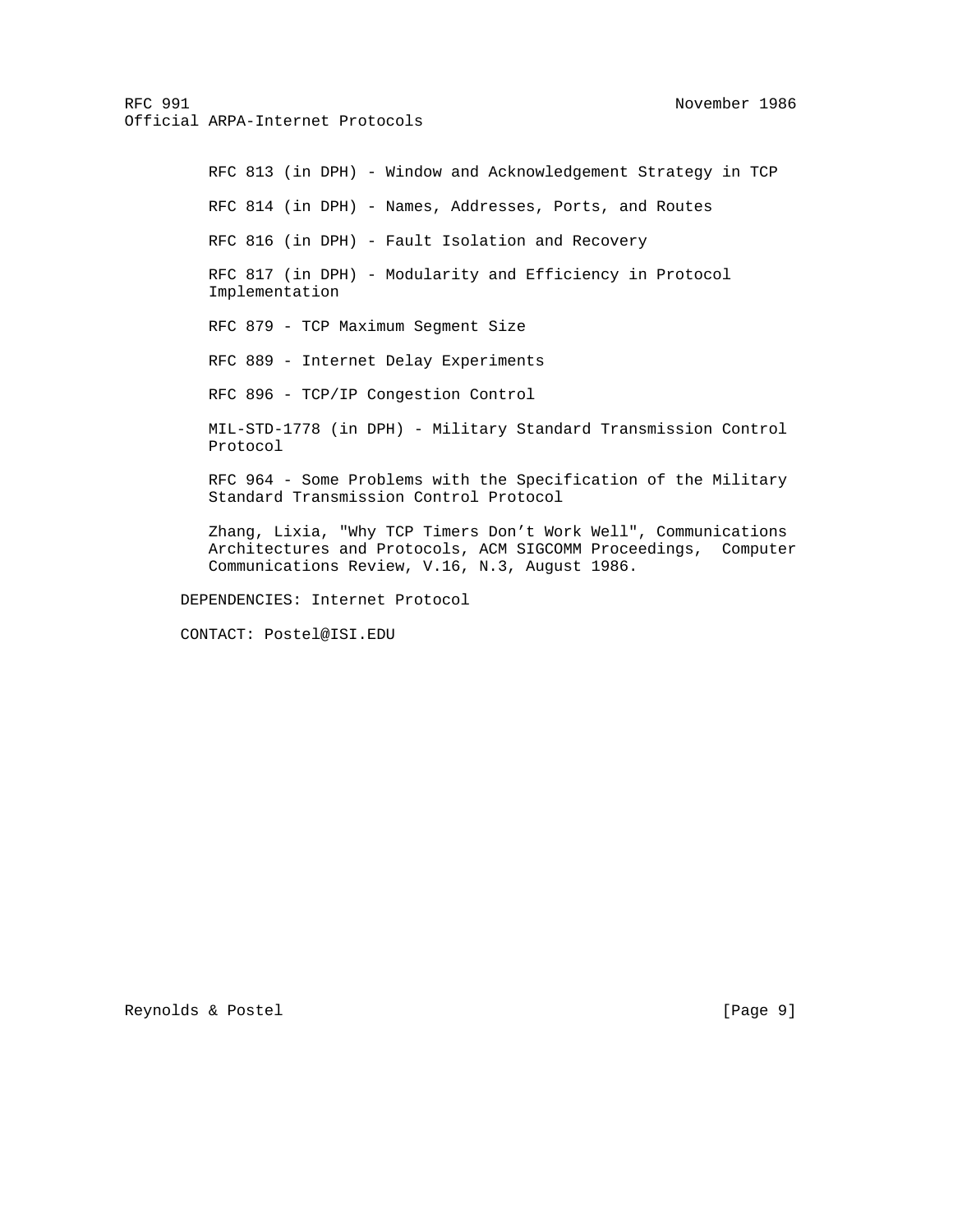RFC 991 November 1986 Official ARPA-Internet Protocols Host Monitoring Protocol ------------------------------------- (HMP) STATUS: Elective SPECIFICATION: RFC 869 (in DPH) COMMENTS: This is a good tool for debugging protocol implementations in remotely located computers. This protocol is used to monitor Internet gateways and the TACs. OTHER REFERENCES: DEPENDENCIES: Internet Protocol CONTACT: Hinden@BBN.COM Cross Net Debugger ------------------------------------------ (XNET) STATUS: Elective SPECIFICATION: IEN 158 (in DPH) COMMENTS: A debugging protocol, allows debugger like access to remote systems. This specification should be updated and reissued as an RFC. OTHER REFERENCES: RFC 643 DEPENDENCIES: Internet Protocol CONTACT: Postel@ISI.EDU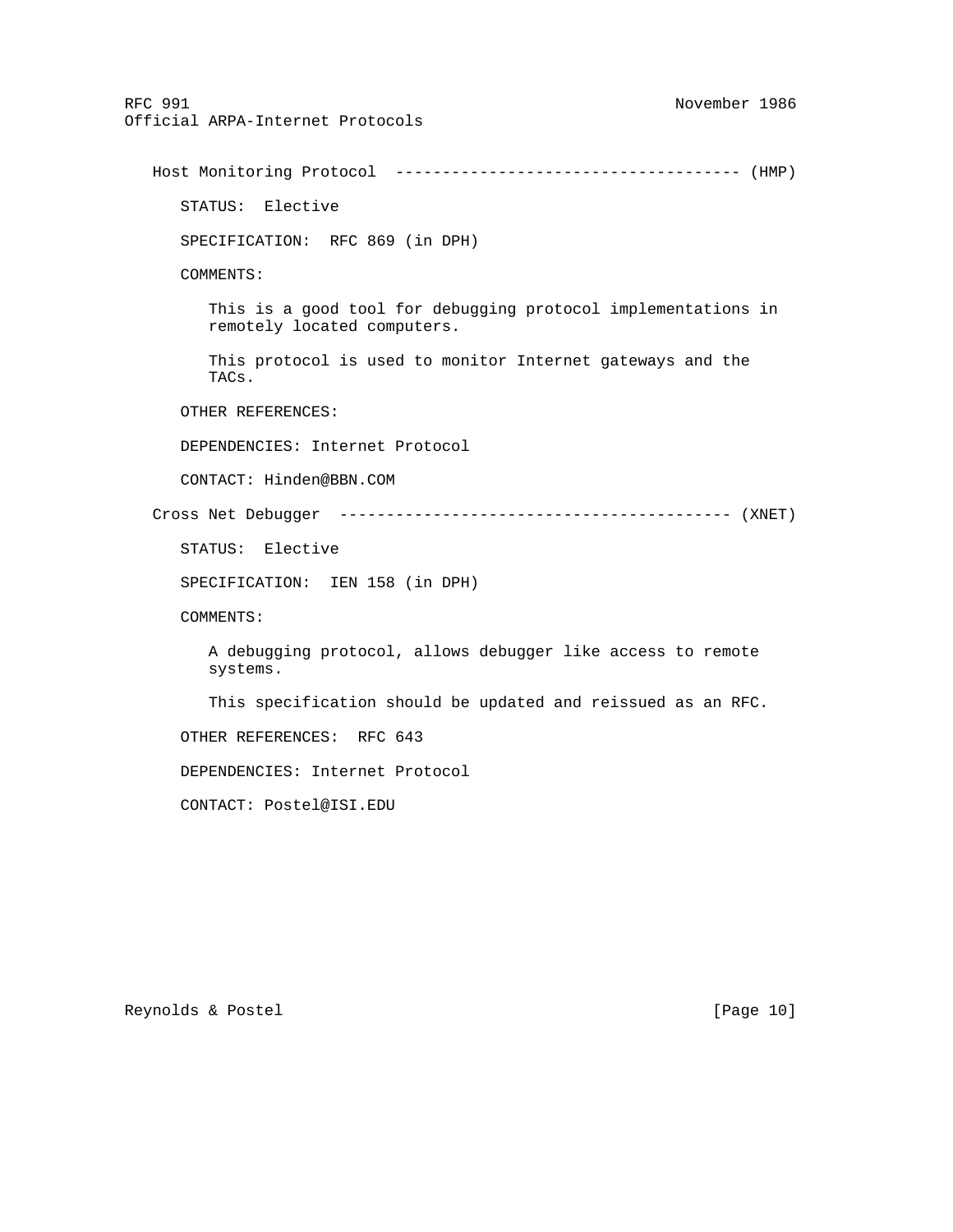RFC 991 November 1986 Official ARPA-Internet Protocols Exterior Gateway Protocol ------------------------------------ (EGP) STATUS: Recommended for Gateways SPECIFICATION: RFC 888, RFC 904 (in DPH), RFC 975 COMMENTS: The protocol used between gateways of different administrations to exchange routing information. Please discuss any plans for implementation or use of this protocol with the contact. OTHER REFERENCES: RFC 827, RFC 890 DEPENDENCIES: Internet Protocol CONTACT: Mills@ISI.EDU Gateway Gateway Protocol ------------------------------------- (GGP) STATUS: Experimental SPECIFICATION: RFC 823 (in DPH) COMMENTS: The gateway protocol now used in the core gateways. Please discuss any plans for implementation or use of this protocol with the contact. OTHER REFERENCES: DEPENDENCIES: Internet Protocol CONTACT: Brescia@BBN.COM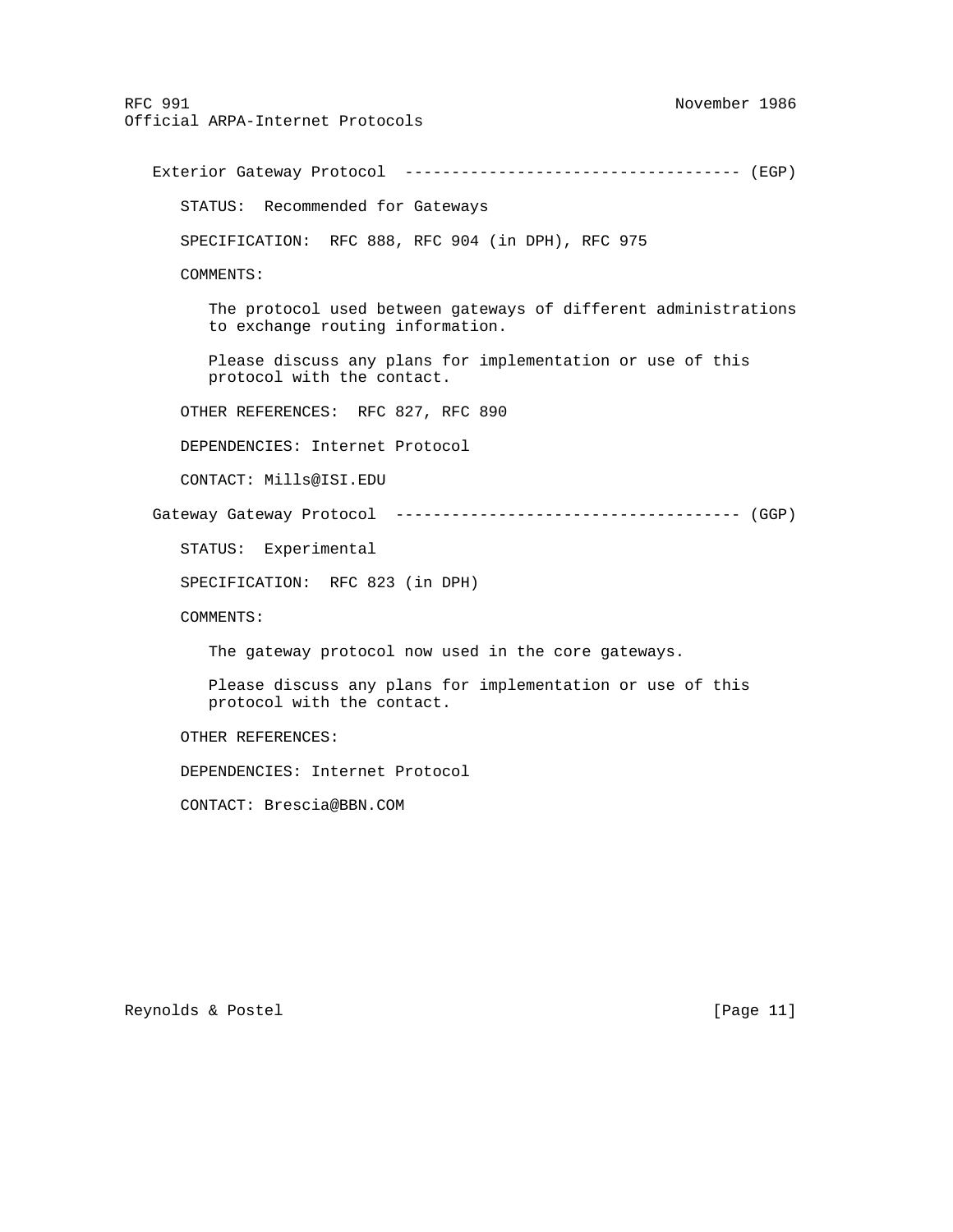Multiplexing Protocol ---------------------------------------- (MUX)

STATUS: Experimental

SPECIFICATION: IEN 90 (in DPH)

COMMENTS:

 Defines a capability to combine several segments from different higher level protocols in one IP datagram.

 No current experiment in progress. There is some question as to the extent to which the sharing this protocol envisions can actually take place. Also, there are some issues about the information captured in the multiplexing header being (a) insufficient, or (b) over specific.

 Please discuss any plans for implementation or use of this protocol with the contact.

OTHER REFERENCES:

DEPENDENCIES: Internet Protocol

CONTACT: Postel@ISI.EDU

Stream Protocol ----------------------------------------------- (ST)

STATUS: Experimental

SPECIFICATION: IEN 119 (in DPH)

COMMENTS:

 A gateway resource allocation protocol designed for use in multihost real time applications.

 The implementation of this protocol has evolved and may no longer be consistent with this specification. The document should be updated and issued as an RFC.

 Please discuss any plans for implementation or use of this protocol with the contact.

OTHER REFERENCES:

DEPENDENCIES: Internet Protocol

Reynolds & Postel [Page 12]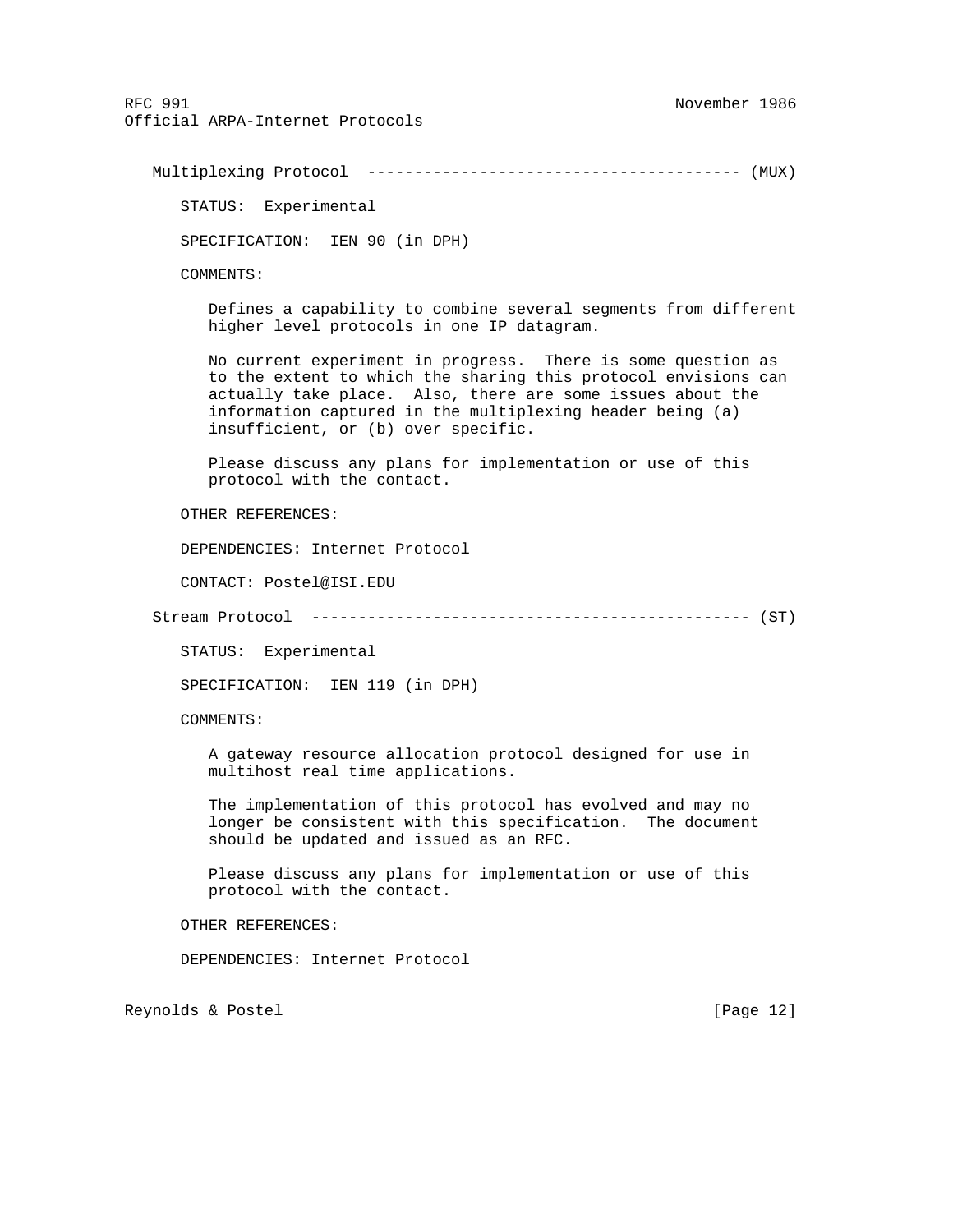RFC 991 November 1986 Official ARPA-Internet Protocols CONTACT: jwf@LL-EN.ARPA Network Voice Protocol ------------------------------------ (NVP-II) STATUS: Experimental SPECIFICATION: ISI Internal Memo COMMENTS: Defines the procedures for real time voice conferencing. The specification is an ISI Internal Memo which should be updated and issued as an RFC. Please discuss any plans for implementation or use of this protocol with the contact. OTHER REFERENCES: RFC 741 (in DPH) DEPENDENCIES: Internet Protocol, Stream Protocol CONTACT: Casner@ISI.EDU Reliable Data Protocol --------------------------------------- (RDP) STATUS: Experimental SPECIFICATION: RFC 908 (in DPH) COMMENTS: This protocol is designed to efficiently support the bulk transfer of data for such host monitoring and control applications as loading/dumping and remote debugging. The protocol is intended to be simple to implement but still be efficient in environments where there may be long transmission delays and loss or non-sequential delivery of message segments. Please discuss any plans for implementation or use of this protocol with the contact. OTHER REFERENCES: DEPENDENCIES: Internet Protocol CONTACT: CWelles@BBN.COM Reynolds & Postel [Page 13]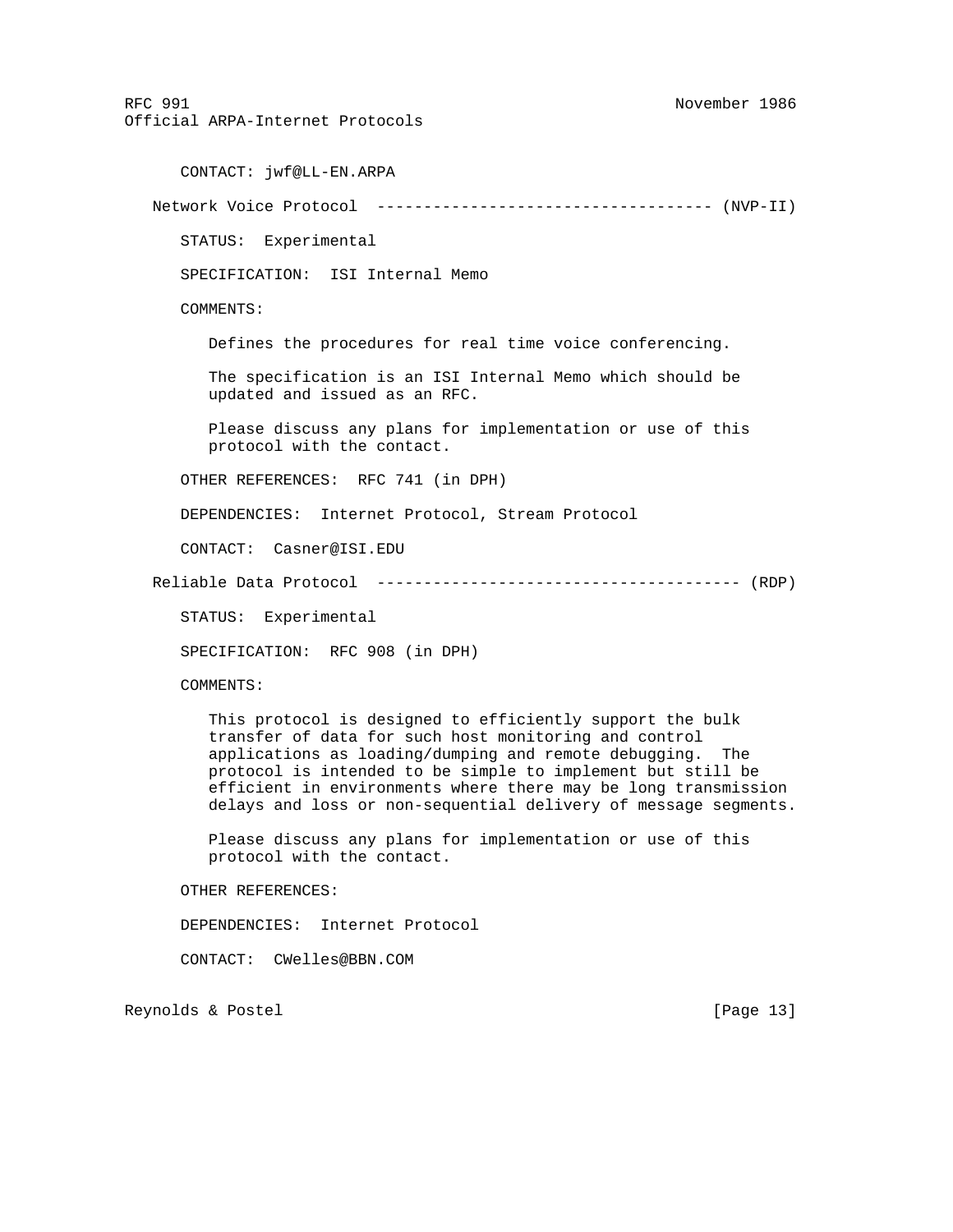Internet Reliable Transaction Protocol ---------------------- (IRTP)

STATUS: Experimental

SPECIFICATION: RFC 938

COMMENTS:

 This protocol is a transport level host to host protocol designed for an internet environment. While the issues discussed may not be directly relevant to the research problems of the DARPA community, they may be interesting to a number of researchers and implementors.

OTHER REFERENCES:

DEPENDENCIES: Internet Protocol

CONTACT: Trudy@ACC.ARPA

Reynolds & Postel [Page 14]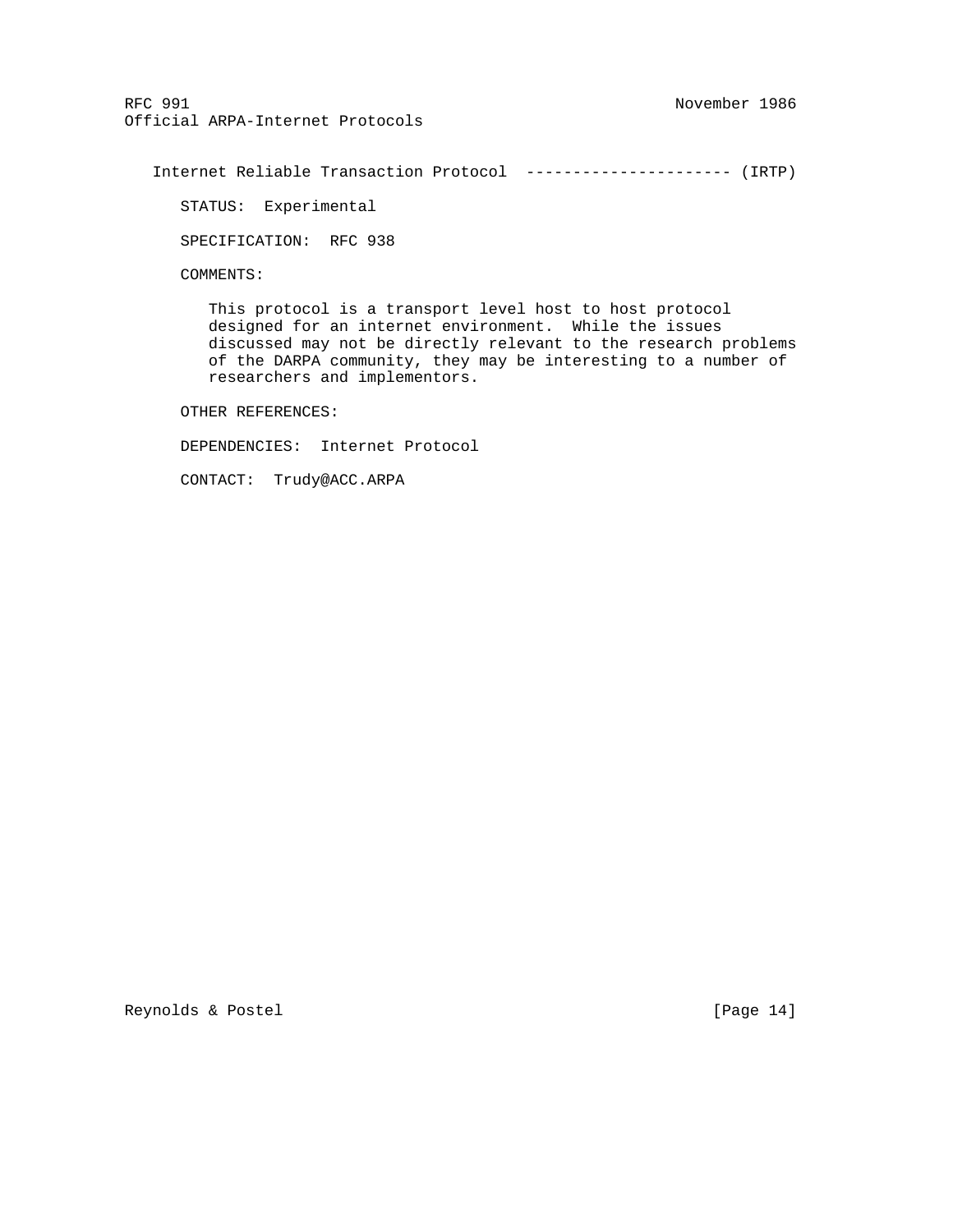APPLICATION LEVEL

Telnet Protocol ------------------------------------------- (TELNET)

STATUS: Recommended

SPECIFICATION: RFC 854 (in DPH)

COMMENTS:

The protocol for remote terminal access.

 This has been revised since the IPTW. RFC 764 in IPTW is now obsolete.

OTHER REFERENCES:

MIL-STD-1782 (in DPH) - Telnet Protocol

DEPENDENCIES: Transmission Control Protocol

CONTACT: Postel@ISI.EDU

Reynolds & Postel [Page 15]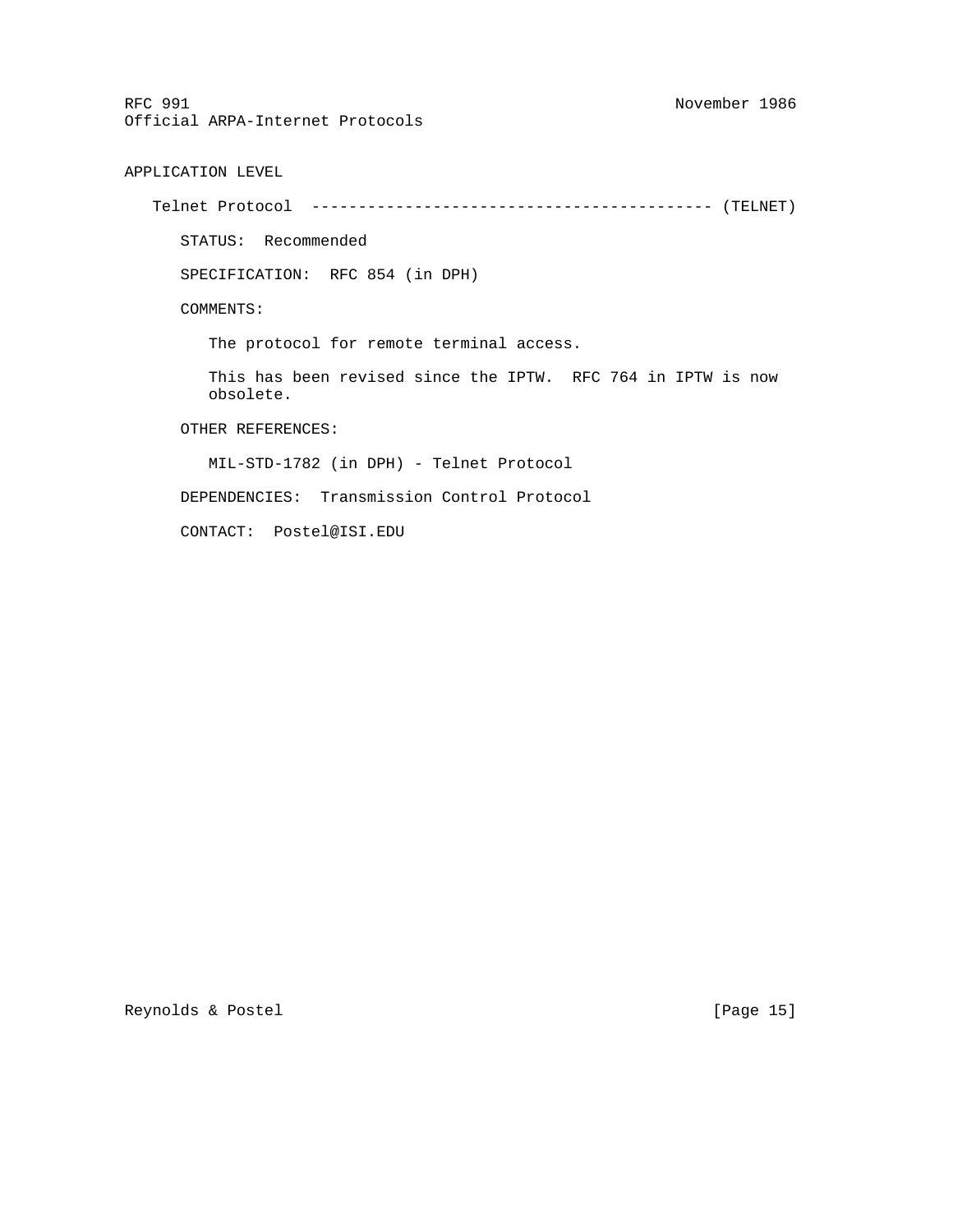Telnet Options ------------------------------------ (TELNET-OPTIONS) STATUS: Elective SPECIFICATION: General description of options: RFC 855 (in DPH) Number Name **RFC NIC DPH USE**  ------ --------------------------------- --- ----- --- --- 0 Binary Transmission 856 ----- yes yes 1 Echo 857 ----- yes yes 2 Reconnection ... 15391 yes no 3 Suppress Go Ahead 858 ----- yes yes 4 Approx Message Size Negotiation ... 15393 yes no 5 Status 859 ----- yes yes 6 Timing Mark 860 ----- yes yes<br>7 Remote Controlled Trans and Echo 89237 yes no Remote Controlled Trans and Echo 8 Output Line Width ... 20196 yes no 9 Output Page Size ... 20197 yes no 10 Output Carriage-Return Disposition 652 31155 yes no 11 Output Horizontal Tabstops 653 31156 yes no 12 Output Horizontal Tab Disposition 654 31157 yes no 13 Output Formfeed Disposition 655 31158 yes no 14 Output Vertical Tabstops 656 31159 yes no 15 Output Vertical Tab Disposition 657 31160 yes no 16 Output Linefeed Disposition 658 31161 yes no 17 Extended ASCII 698 32964 yes no 18 Logout 727 40025 yes no 19 Byte Macro 735 42083 yes no 20 Data Entry Terminal 732 41762 yes no 21 SUPDUP 734 736 42213 yes no 22 SUPDUP Output 749 45449 yes no 23 Send Location 779 ----- yes no 24 Terminal Type 930 ----- yes no 25 End of Record<br>26 TACACS User Identification 327 ----- yes no 26 TACACS User Identification<br>27 Output Marking 27 Output Marking<br>
28 Terminal Location Number 946 ----- no no 28 Terminal Location Number 255 Extended-Options-List 861 ----- yes yes

 The DHP column indicates if the specification is included in the DDN Protocol Handbook. The USE column of the table above indicates which options are in general use.

### COMMENTS:

The Binary Transmission, Echo, Suppress Go Ahead, Status,

Reynolds & Postel [Page 16]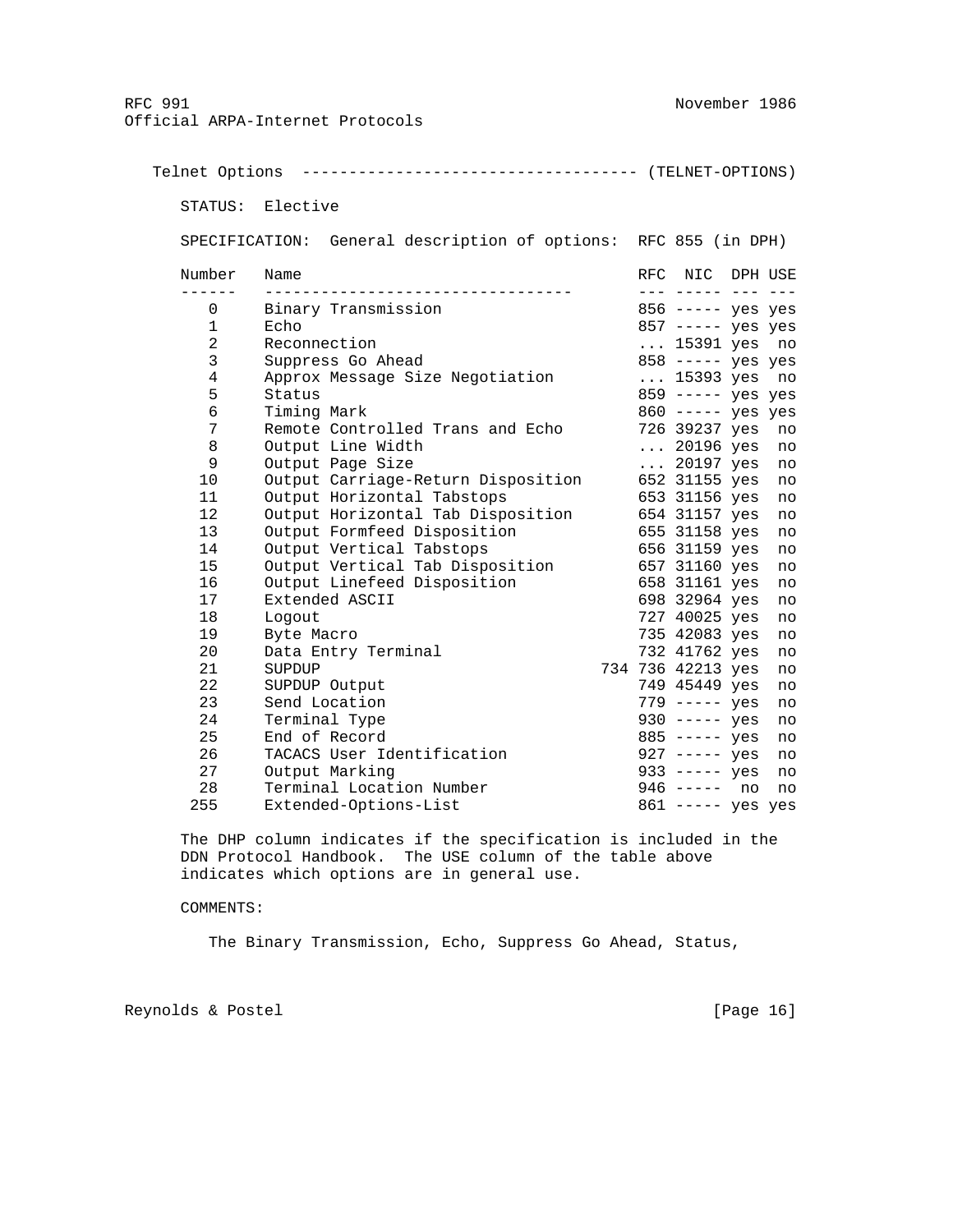Timing Mark, and Extended Options List options have been recently updated and reissued. These are the most frequently implemented options.

 The remaining options should be reviewed and the useful ones should be revised and reissued. The others should be eliminated.

 The following are recommended: Binary Transmission, Echo, Suppress Go Ahead, Status, Timing Mark, and Extended Options List.

OTHER REFERENCES:

DEPENDENCIES: Telnet

CONTACT: Postel@ISI.EDU

File Transfer Protocol --------------------------------------- (FTP)

STATUS: Recommended

SPECIFICATION: RFC 959 (in DPH)

COMMENTS:

 The protocol for moving files between Internet hosts. Provides for access control and negotiation of file parameters.

 The following new optional commands are included in this edition of the specification: Change to Parent Directory (CDUP), Structure Mount (SMNT), Store Unique (STOU), Remove Directory (RMD), Make Directory (MKD), Print Directory (PWD), and System (SYST). Note that this specification is compatible with the previous edition (RFC 765).

 A discrepancy has been found in the specification in the examples of Appendix II. On page 63, a response code of 200 is shown as the response to a CWD command. Under the list of Command-Reply Sequences cited on page 50, CWD is shown to only accept a 250 response code. Therefore, if one would interpret a CWD command as being excluded from the File System functional category, one may assume that the response code of 200 is correct, since CDUP as a special case of CWD does use 200.

Reynolds & Postel [Page 17]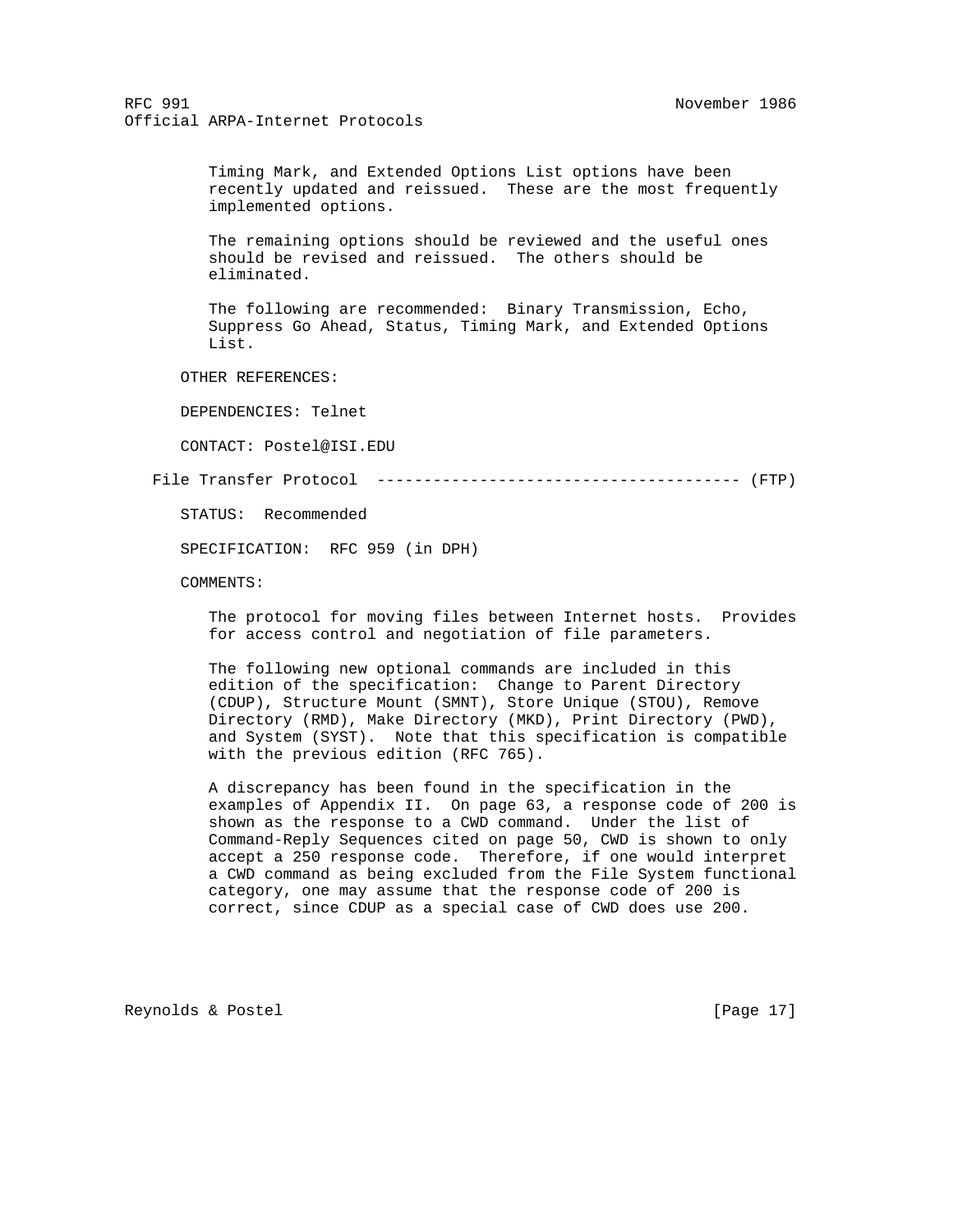OTHER REFERENCES: RFC 678 (in DPH) - Document File Format Standards MIL-STD-1780 (in DPH) - File Transfer Protocol DEPENDENCIES: Transmission Control Protocol CONTACT: Postel@ISI.EDU Trivial File Transfer Protocol ------------------------------ (TFTP) STATUS: Elective SPECIFICATION: RFC 783 (in IPTW) COMMENTS: A very simple file moving protocol, no access control is provided. This is in use in several local networks. Ambiguities in the interpretation of several of the transfer modes should be clarified, and additional transfer modes could be defined. Additional error codes could be defined to more clearly identify problems. Note: The DPH contains IEN-133, which is an obsolete version of this protocol. OTHER REFERENCES: DEPENDENCIES: User Datagram Protocol CONTACT: Postel@ISI.EDU

Reynolds & Postel [Page 18]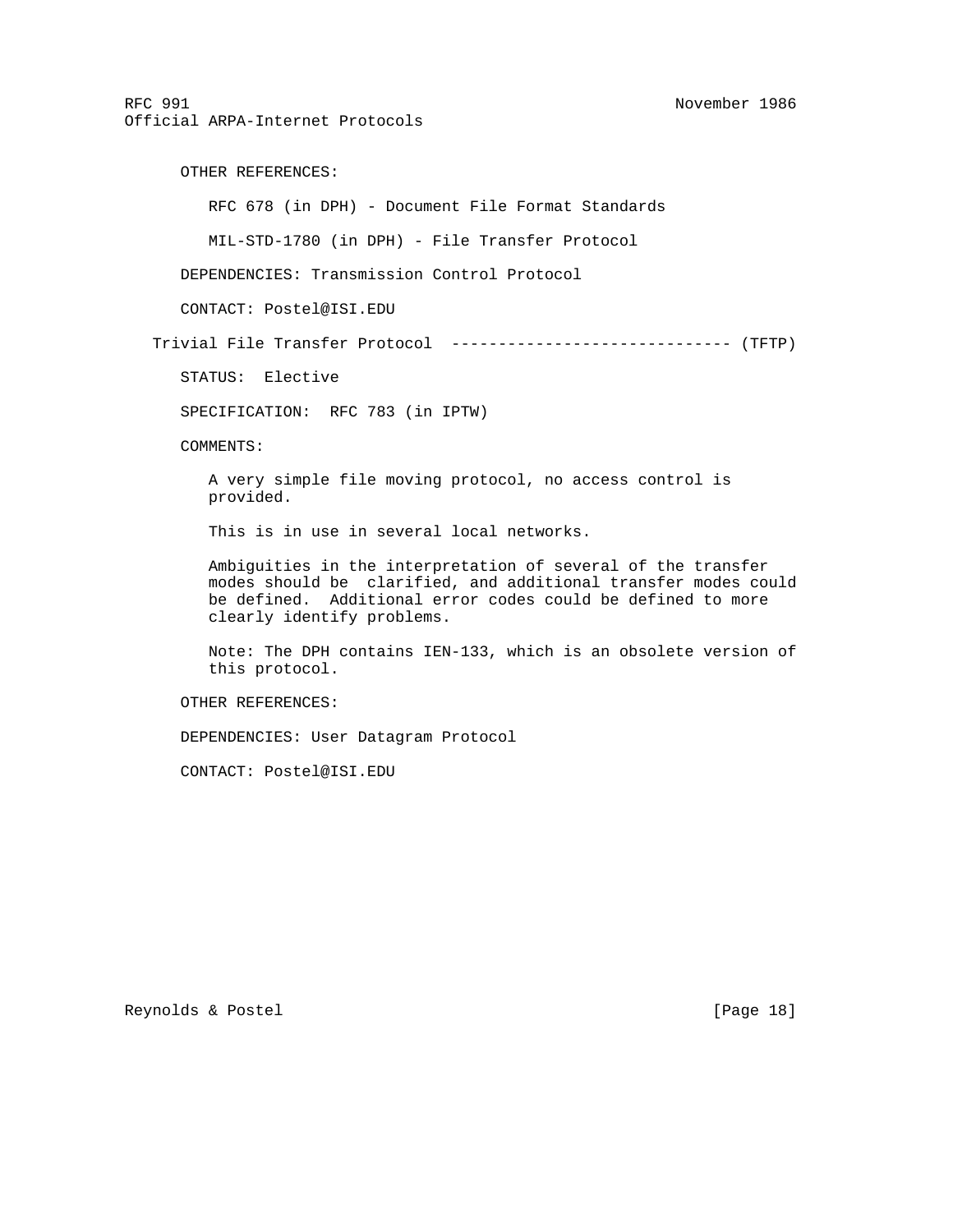Simple File Transfer Protocol ------------------------------- (SFTP) STATUS: Experimental SPECIFICATION: RFC 913 (in DPH) COMMENTS: SFTP is a simple file transfer protocol. It fills the need of people wanting a protocol that is more useful than TFTP but easier to implement (and less powerful) than FTP. SFTP supports user access control, file transfers, directory listing, directory changing, file renaming and deleting. SFTP can be implemented with any reliable 8-bit byte stream oriented protocol, this document describes its TCP specification. SFTP uses only one TCP connection; whereas TFTP implements a connection over UDP, and FTP uses two TCP connections (one using the TELNET protocol). Please discuss any plans for implementation or use of this protocol with the contact. OTHER REFERENCES: DEPENDENCIES: Transmission Control Protocol CONTACT: MKL@SRI-NIC.ARPA Simple Mail Transfer Protocol ------------------------------- (SMTP) STATUS: Recommended SPECIFICATION: RFC 821 (in DPH) COMMENTS: The procedure for transmitting computer mail between hosts. This has been revised since the IPTW, it is in the "Internet Mail Protocols" volume of November 1982. RFC 788 (in IPTW) is obsolete. There have been many misunderstandings and errors in the early implementations. Some documentation of these problems can be found in the file [ISIB]<SMTP>MAIL.ERRORS.

Reynolds & Postel [Page 19]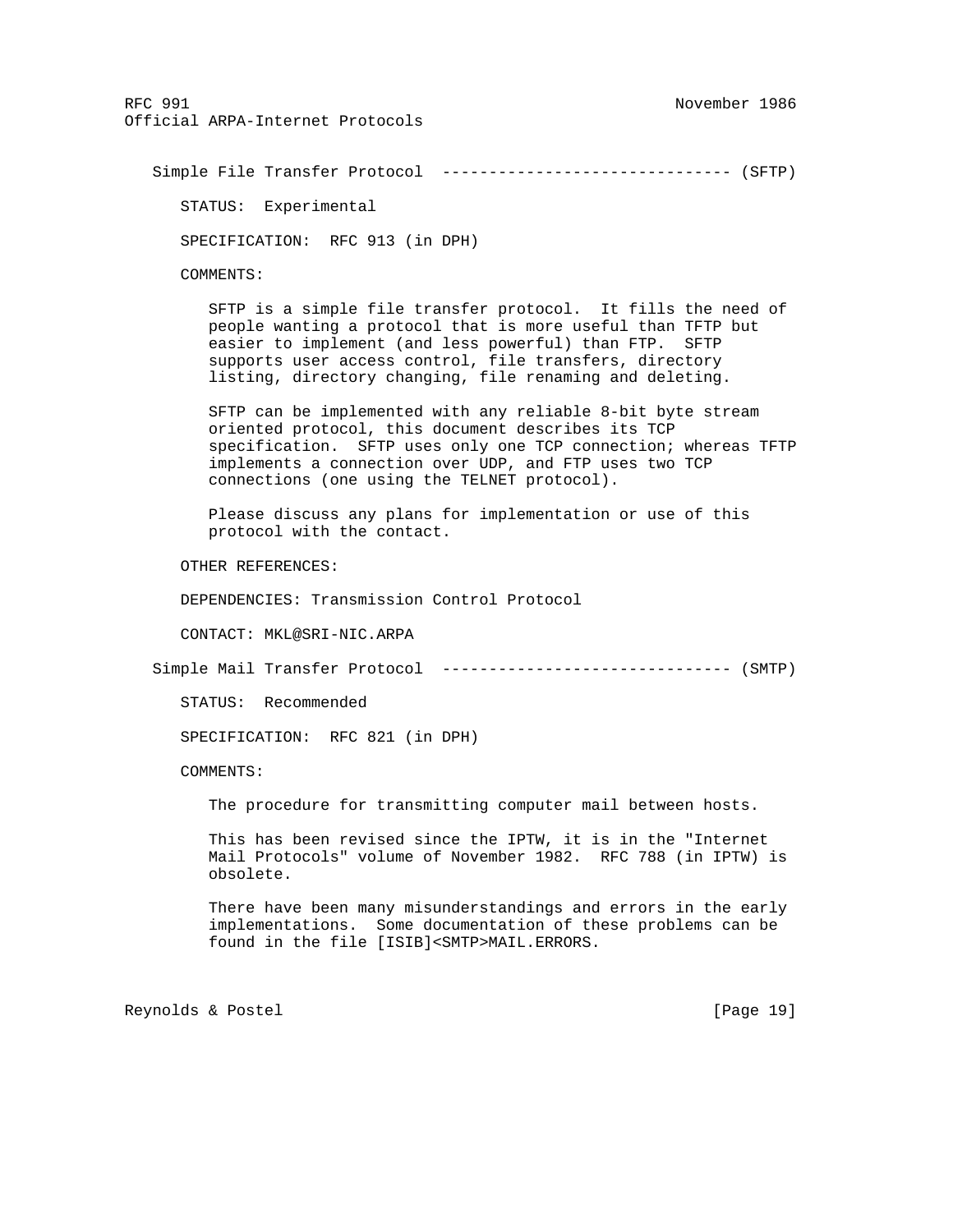Some minor differences between RFC 821 and RFC 822 should be resolved.

OTHER REFERENCES:

RFC 822 - Mail Header Format Standards

 This has been revised since the IPTW, it is in the "Internet Mail Protocols" volume of November 1982. RFC 733 (in IPTW) is obsolete. Further revision of RFC 822 is needed to correct some minor errors in the details of the specification.

 Note: RFC 822 is not included in the DPH (an accident, it should have been).

MIL-STD-1781 (in DPH) - Simple Mail Transfer Protocol (SMTP)

DEPENDENCIES: Transmission Control Protocol

CONTACT: Postel@ISI.EDU

Network News Transfer Protocol ------------------------------ (NNTP)

STATUS: Experimental

SPECIFICATION: RFC 977

COMMENTS:

 NNTP specifies a protocol for the distribution, inquiry, retrieval, and posting of news articles using a reliable stream-based transmission of news among the ARPA-Internet community. NNTP is designed so that news articles are stored in a central database allowing a subscriber to select only those items he wishes to read. Indexing, cross-referencing, and expiration of aged messages are also provided.

 Please discuss any plans for implementation or use of this protocol with the contact.

OTHER REFERENCES:

DEPENDENCIES: Internet Protocol

CONTACT: Brian@SDCSVAX.UCSD.EDU

Reynolds & Postel [Page 20]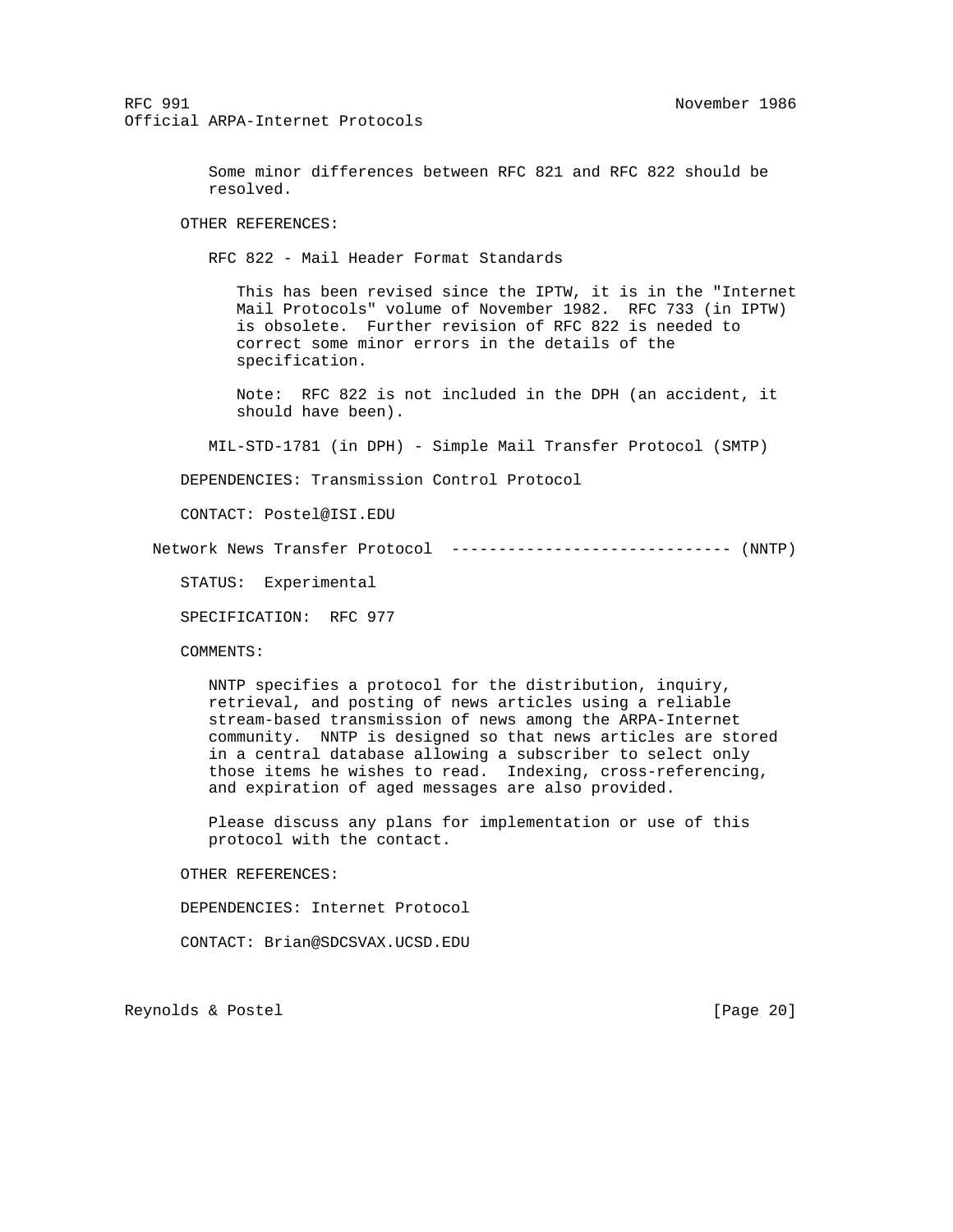```
 Bulk Data Transfer Protocol ------------------------------- (NETBLT)
```
STATUS: Experimental

SPECIFICATION: RFC 969

COMMENTS:

 This is a preliminary discussion of the Network Block Transfer (NETBLT) protocol. NETBLT is intended for the rapid transfer of a large quantity of data between computers. It provides a transfer that is reliable and flow controlled, and is structured to provide maximum throughput over a wide variety of networks.

Note: A new RFC on the revised NETBLT is coming soon.

OTHER REFERENCES:

 DEPENDENCIES: Transmission Control Protocol, User Datagram Protocol

CONTACT: DClark@MIT-MULTICS.ARPA

Resource Location Protocol ----------------------------------- (RLP)

STATUS: Elective

SPECIFICATION: RFC 887 (in DPH)

COMMENTS:

 A resource location protocol for use in the ARPA-Internet. This protocol utilizes the User Datagram Protocol (UDP) which in turn calls on the Internet Protocol to deliver its datagrams.

OTHER REFERENCES:

DEPENDENCIES: User Datagram Protocol

CONTACT: Accetta@A.CS.CMU.EDU

Reynolds & Postel [Page 21]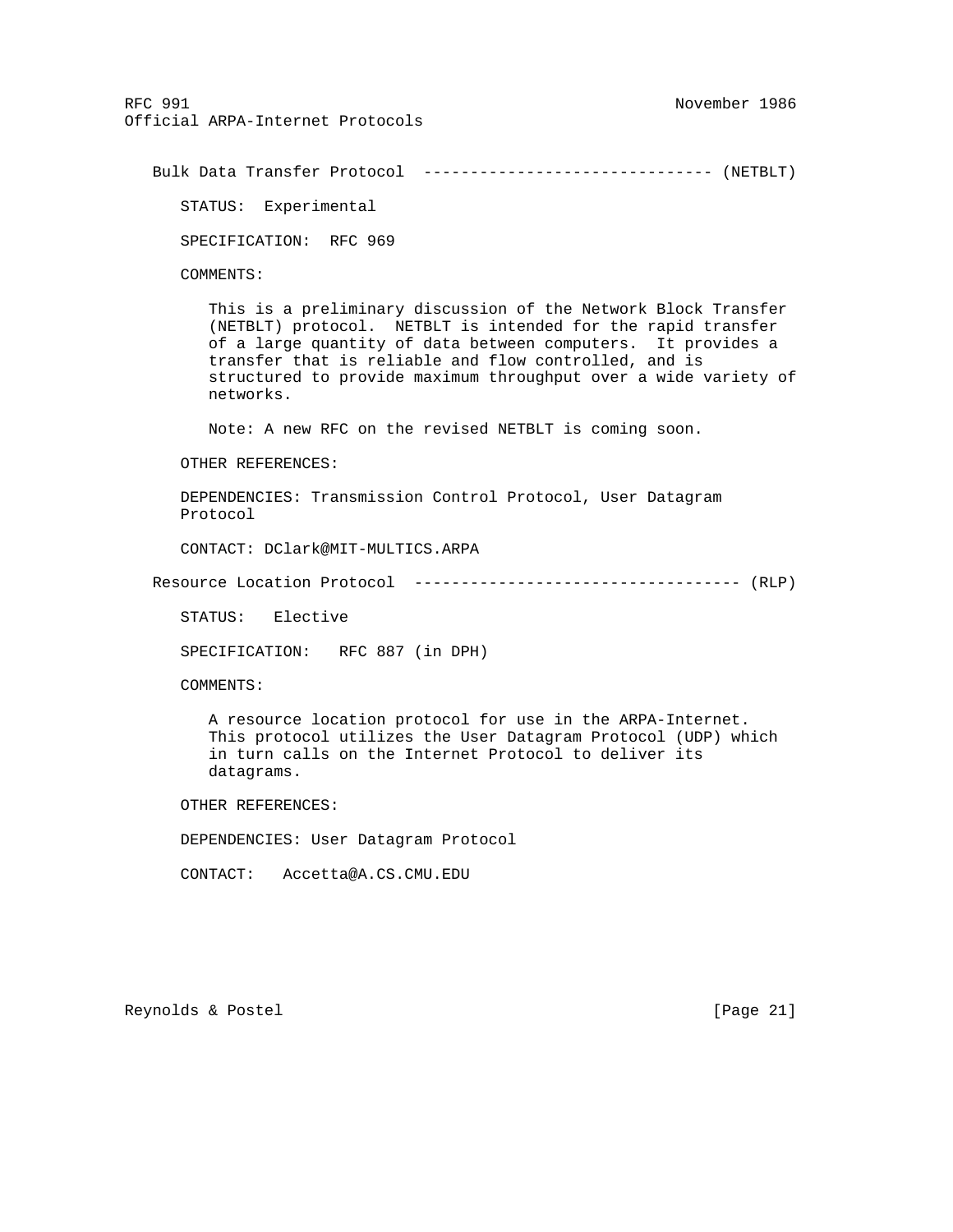Loader Debugger Protocol ------------------------------------- (LDP)

STATUS: Experimental

SPECIFICATION: RFC 909

COMMENTS:

 Specifies a protocol for loading, dumping and debugging target machines from hosts in a network environment. It is also designed to accommodate a variety of target CPU types. It provides a powerful set of debugging services, while at the same time, it is structured so that a simple subset may be implemented in applications like boot loading where efficiency and space are at a premium.

 Please discuss any plans for implementation or use of this protocol with the contact.

OTHER REFERENCES:

DEPENDENCIES: Reliable Data Protocol

CONTACT: Hinden@BBN.COM

Remote Job Entry --------------------------------------------- (RJE)

STATUS: Elective

SPECIFICATION: RFC 407 (in DPH)

COMMENTS:

 The general protocol for submitting batch jobs and retrieving the results.

Some changes needed for use with TCP.

No known active implementations.

OTHER REFERENCES:

 DEPENDENCIES: File Transfer Protocol, Transmission Control Protocol

CONTACT: Postel@ISI.EDU

Reynolds & Postel [Page 22]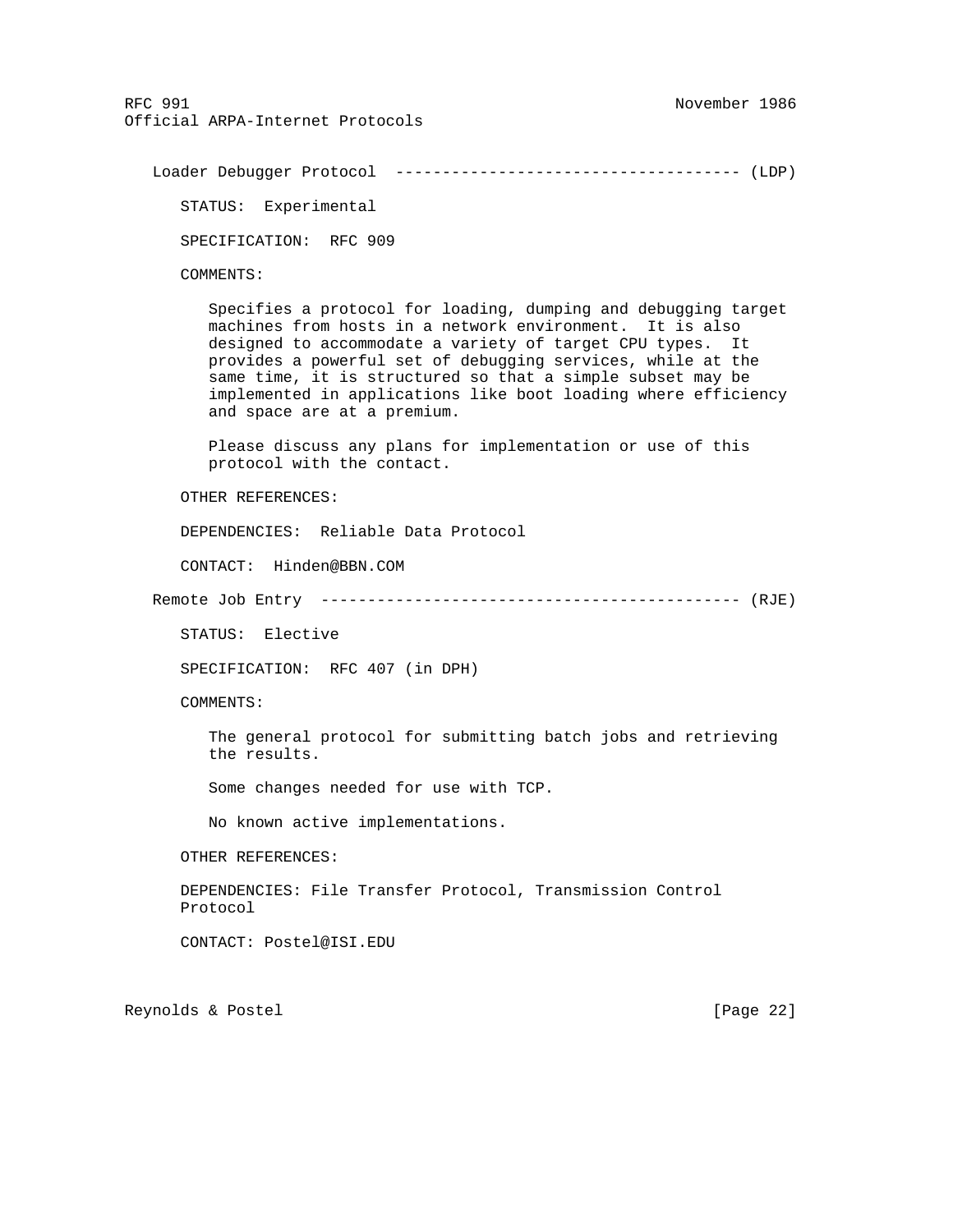RFC 991 November 1986 Official ARPA-Internet Protocols Remote Job Service ---------------------------------------- (NETRJS) STATUS: Elective SPECIFICATION: RFC 740 (in DPH) COMMENTS: A special protocol for submitting batch jobs and retrieving the results used with the UCLA IBM OS system. Please discuss any plans for implementation or use of this protocol with the contact. Revision in progress. OTHER REFERENCES: DEPENDENCIES: Transmission Control Protocol CONTACT: Braden@ISI.EDU Remote Telnet Service ------------------------------------ (RTELNET) STATUS: Elective SPECIFICATION: RFC 818 (in DPH) COMMENTS: Provides special access to user Telnet on a remote system. OTHER REFERENCES: DEPENDENCIES: Telnet, Transmission Control Protocol

Reynolds & Postel [Page 23]

CONTACT: Postel@ISI.EDU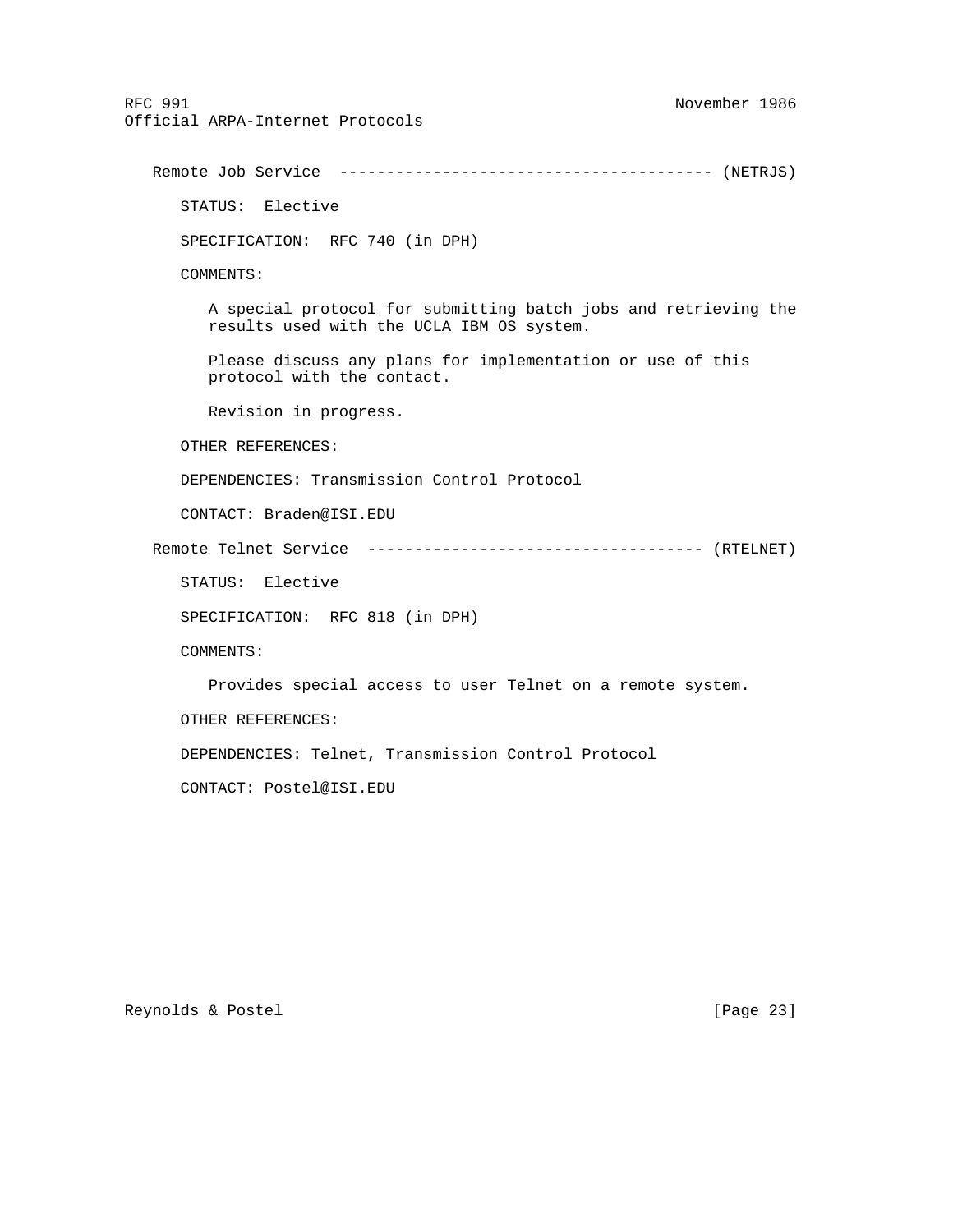RFC 991 November 1986 Official ARPA-Internet Protocols Graphics Protocol --------------------------------------- (GRAPHICS) STATUS: Elective SPECIFICATION: NIC 24308 (in DPH) COMMENTS: The protocol for vector graphics. Very minor changes needed for use with TCP. No known active implementations. Note: The DPH claims that this is RFC 493, but RFC 493 is actually a different earlier specification. OTHER REFERENCES: DEPENDENCIES: Telnet, Transmission Control Protocol CONTACT: Postel@ISI.EDU Echo Protocol ----------------------------------------------- (ECHO) STATUS: Recommended SPECIFICATION: RFC 862 (in DPH) COMMENTS: Debugging protocol, sends back whatever you send it. OTHER REFERENCES: DEPENDENCIES: Transmission Control Protocol or User Datagram Protocol CONTACT: Postel@ISI.EDU

Reynolds & Postel [Page 24]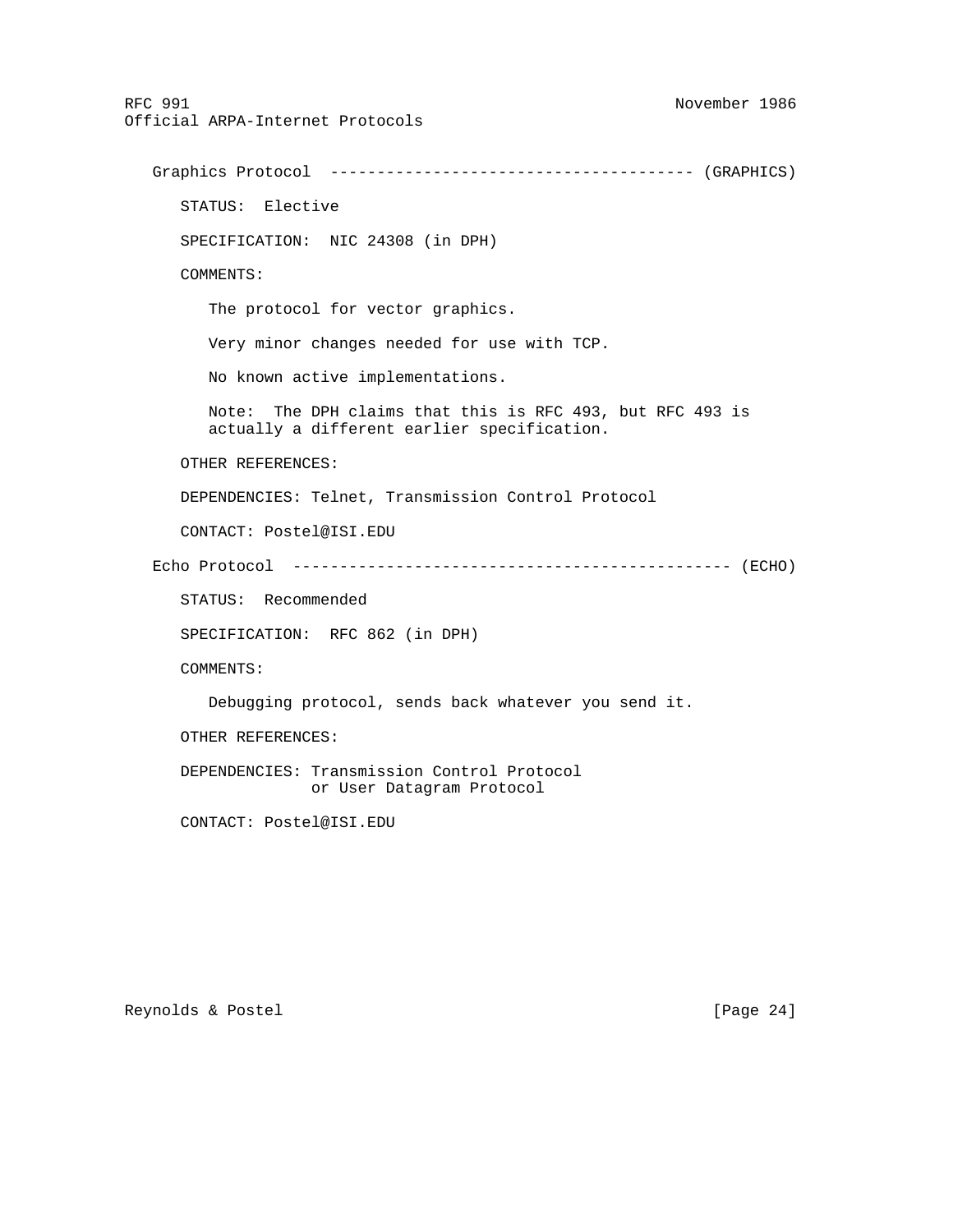RFC 991 November 1986 Official ARPA-Internet Protocols Discard Protocol ----------------------------------------- (DISCARD) STATUS: Elective SPECIFICATION: RFC 863 (in DPH) COMMENTS: Debugging protocol, throws away whatever you send it. OTHER REFERENCES: DEPENDENCIES: Transmission Control Protocol or User Datagram Protocol CONTACT: Postel@ISI.EDU Character Generator Protocol ----------------------------- (CHARGEN) STATUS: Elective SPECIFICATION: RFC 864 (in DPH) COMMENTS: Debugging protocol, sends you ASCII data. OTHER REFERENCES: DEPENDENCIES: Transmission Control Protocol or User Datagram Protocol

CONTACT: Postel@ISI.EDU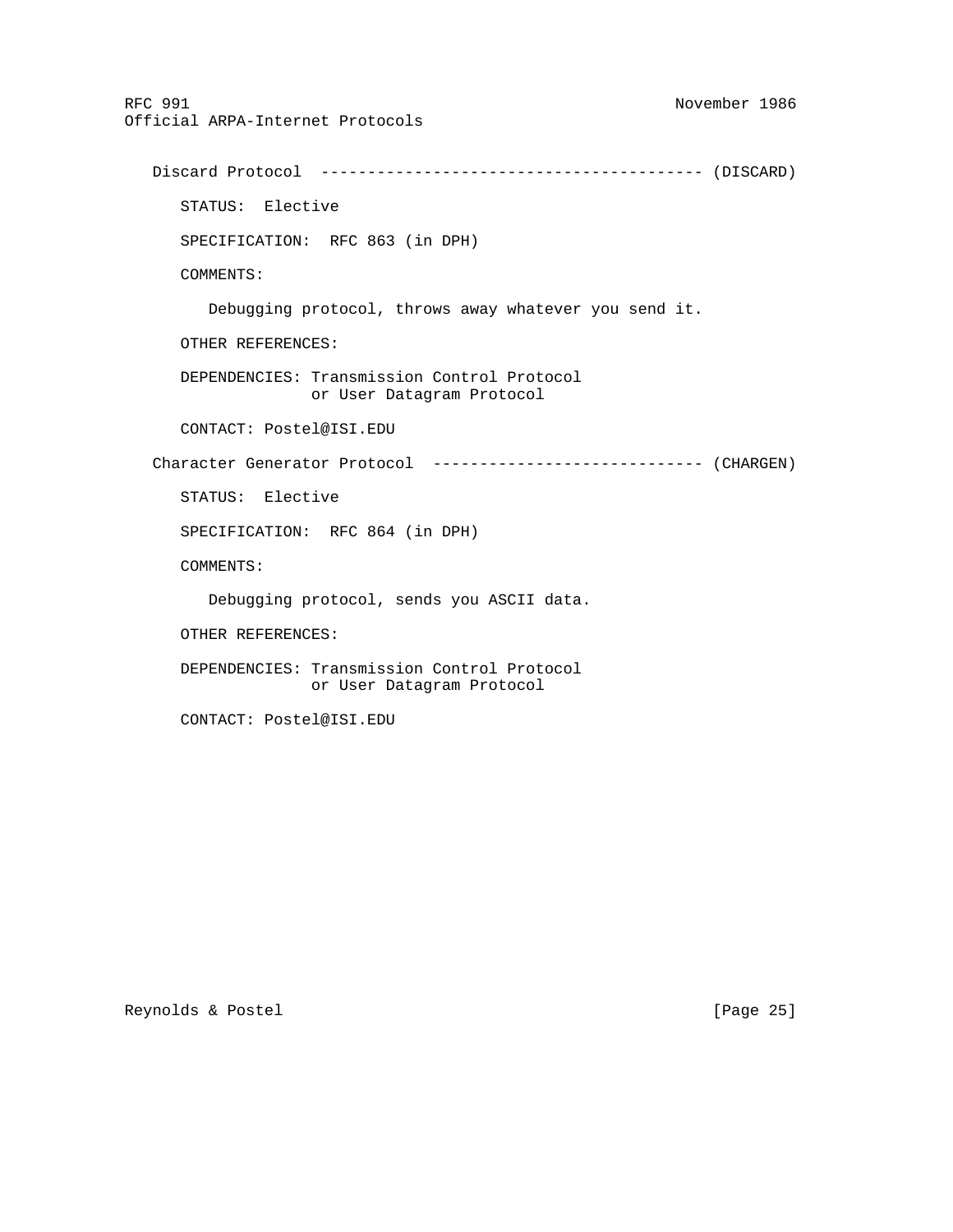RFC 991 November 1986 Official ARPA-Internet Protocols Quote of the Day Protocol ---------------------------------- (QUOTE) STATUS: Elective SPECIFICATION: RFC 865 (in DPH) COMMENTS: Debugging protocol, sends you a short ASCII message. OTHER REFERENCES: DEPENDENCIES: Transmission Control Protocol or User Datagram Protocol CONTACT: Postel@ISI.EDU Active Users Protocol -------------------------------------- (USERS) STATUS: Elective SPECIFICATION: RFC 866 (in DPH) COMMENTS: Lists the currently active users. OTHER REFERENCES: DEPENDENCIES: Transmission Control Protocol or User Datagram Protocol CONTACT: Postel@ISI.EDU Finger Protocol ------------------------------------------- (FINGER) STATUS: Elective SPECIFICATION: RFC 742 (in DPH) COMMENTS: Provides information on the current or most recent activity of a user. Some extensions have been suggested.

Reynolds & Postel [Page 26]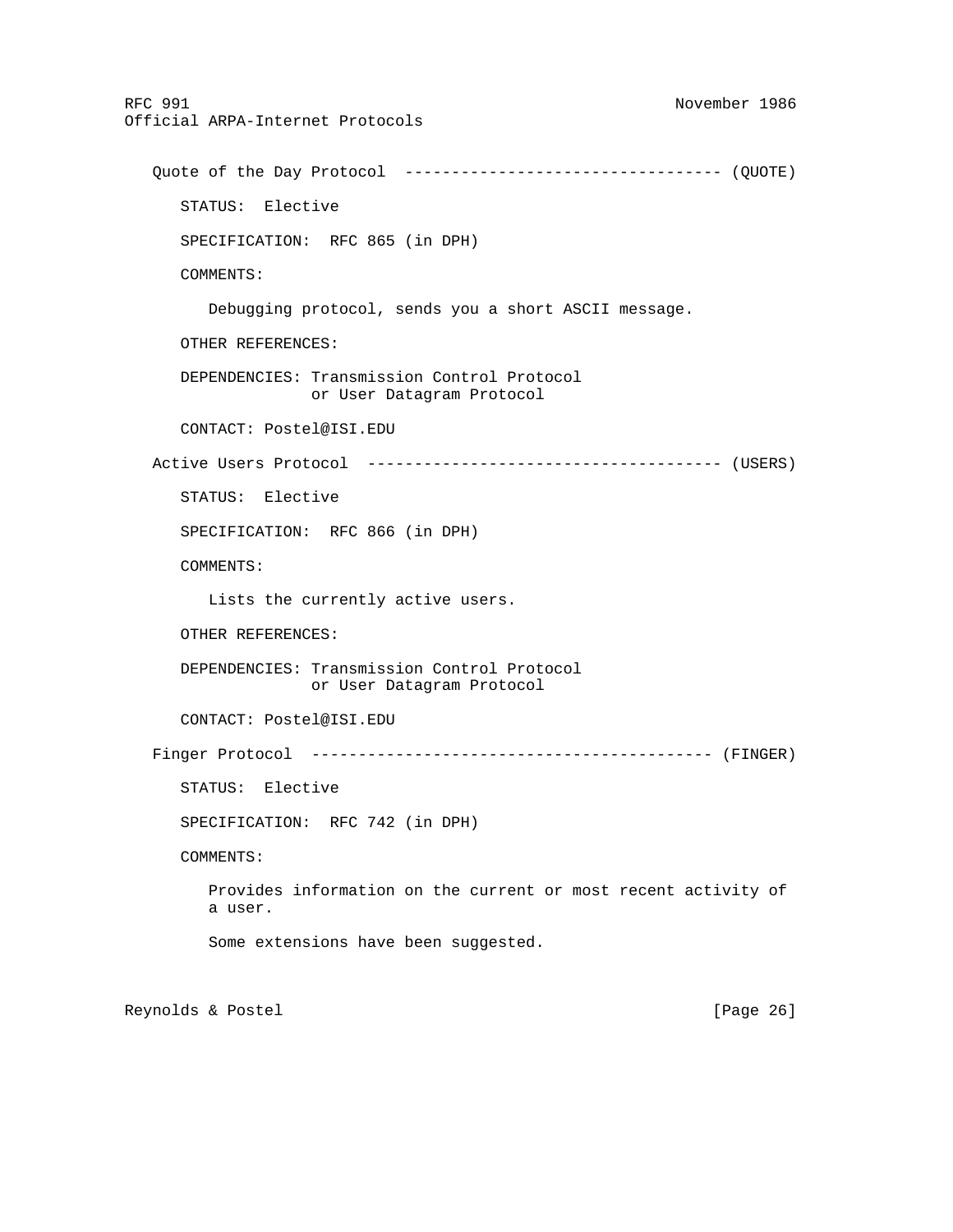RFC 991 November 1986 Official ARPA-Internet Protocols Some changes are are needed for TCP. OTHER REFERENCES: DEPENDENCIES: Transmission Control Protocol CONTACT: Postel@ISI.EDU WhoIs Protocol ------------------------------------------- (NICNAME) STATUS: Elective SPECIFICATION: RFC 954 (in DPH) COMMENTS: Accesses the ARPANET Directory database. Provides a way to find out about people, their addresses, phone numbers, organizations, and mailboxes. OTHER REFERENCES: DEPENDENCIES: Transmission Control Protocol CONTACT: Feinler@SRI-NIC.ARPA Domain Name Protocol -------------------------------------- (DOMAIN) STATUS: Recommended SPECIFICATION: RFC 881, RFC 882, RFC 883 (in DPH) COMMENTS: OTHER REFERENCES: RFC 920 - Domain Requirements RFC 921 - Domain Name Implementation Schedule - Revised RFC 973 - Domain System Changes and Observations RFC 974 - Mail Routing and the Domain System DEPENDENCIES: Transmission Control Protocol or User Datagram Protocol

Reynolds & Postel [Page 27]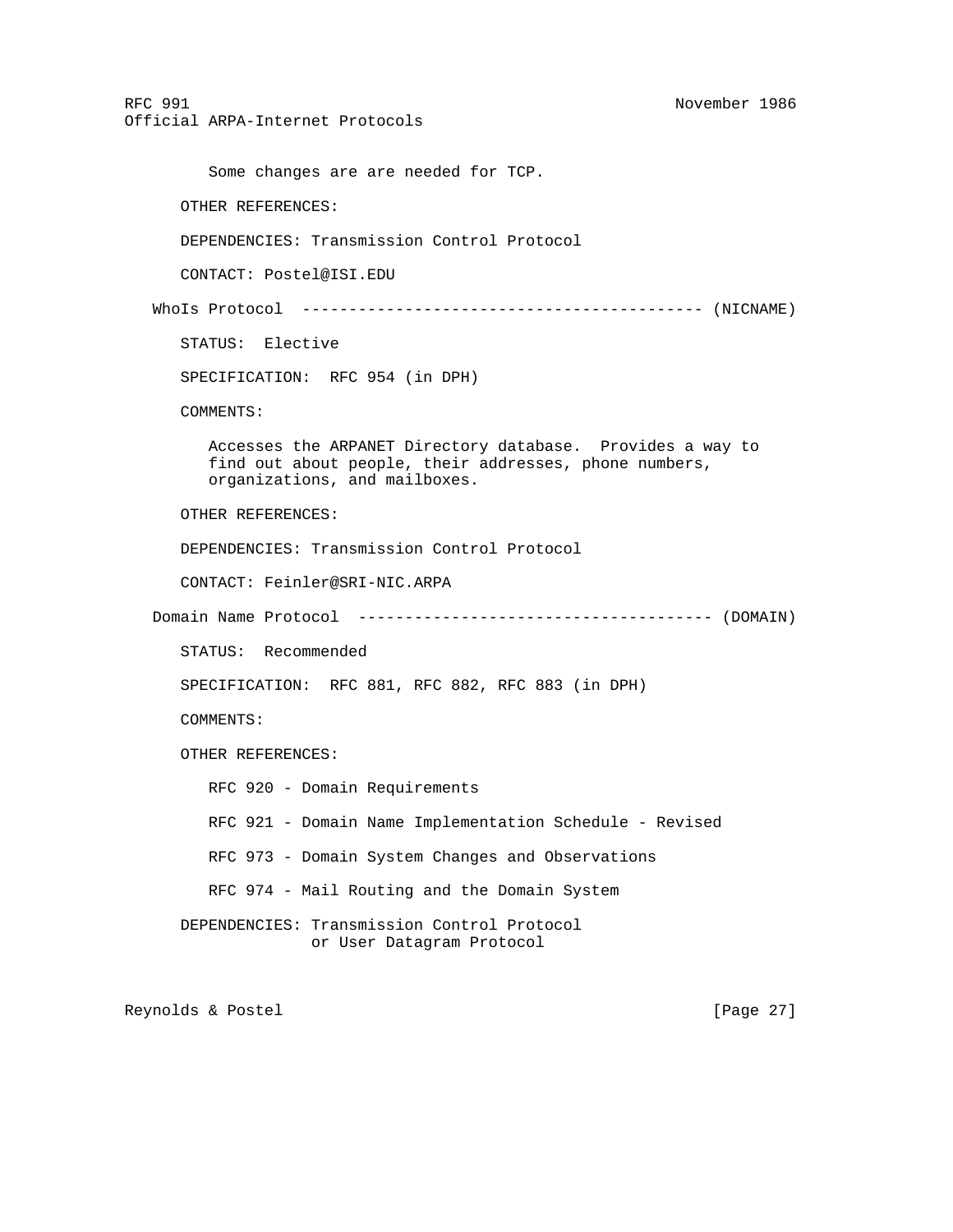RFC 991 November 1986 Official ARPA-Internet Protocols CONTACT: Mockapetris@ISI.EDU HOSTNAME Protocol --------------------------------------- (HOSTNAME) STATUS: Elective SPECIFICATION: RFC 953 (in DPH) COMMENTS: Accesses the Registered Internet Hosts database (HOSTS.TXT). Provides a way to find out about a host in the Internet, its Internet Address, and the protocols it implements. OTHER REFERENCES: RFC 952 - Host Table Specification DEPENDENCIES: Transmission Control Protocol CONTACT: Feinler@SRI-NIC.ARPA Host Name Server Protocol ----------------------------- (NAMESERVER) STATUS: Experimental SPECIFICATION: IEN 116 (in DPH) COMMENTS: Provides machine oriented procedure for translating a host name to an Internet Address. This specification has significant problems: 1) The name syntax is out of date. 2) The protocol details are ambiguous, in particular, the length octet either does or doesn't include itself and the op code. 3) The extensions are not supported by any known implementation. This protocol is now abandoned in favor of the DOMAIN protocol. Further implementations of this protocol are not advised. Please discuss any plans for implementation or use of this protocol with the contact. OTHER REFERENCES:

Reynolds & Postel [Page 28]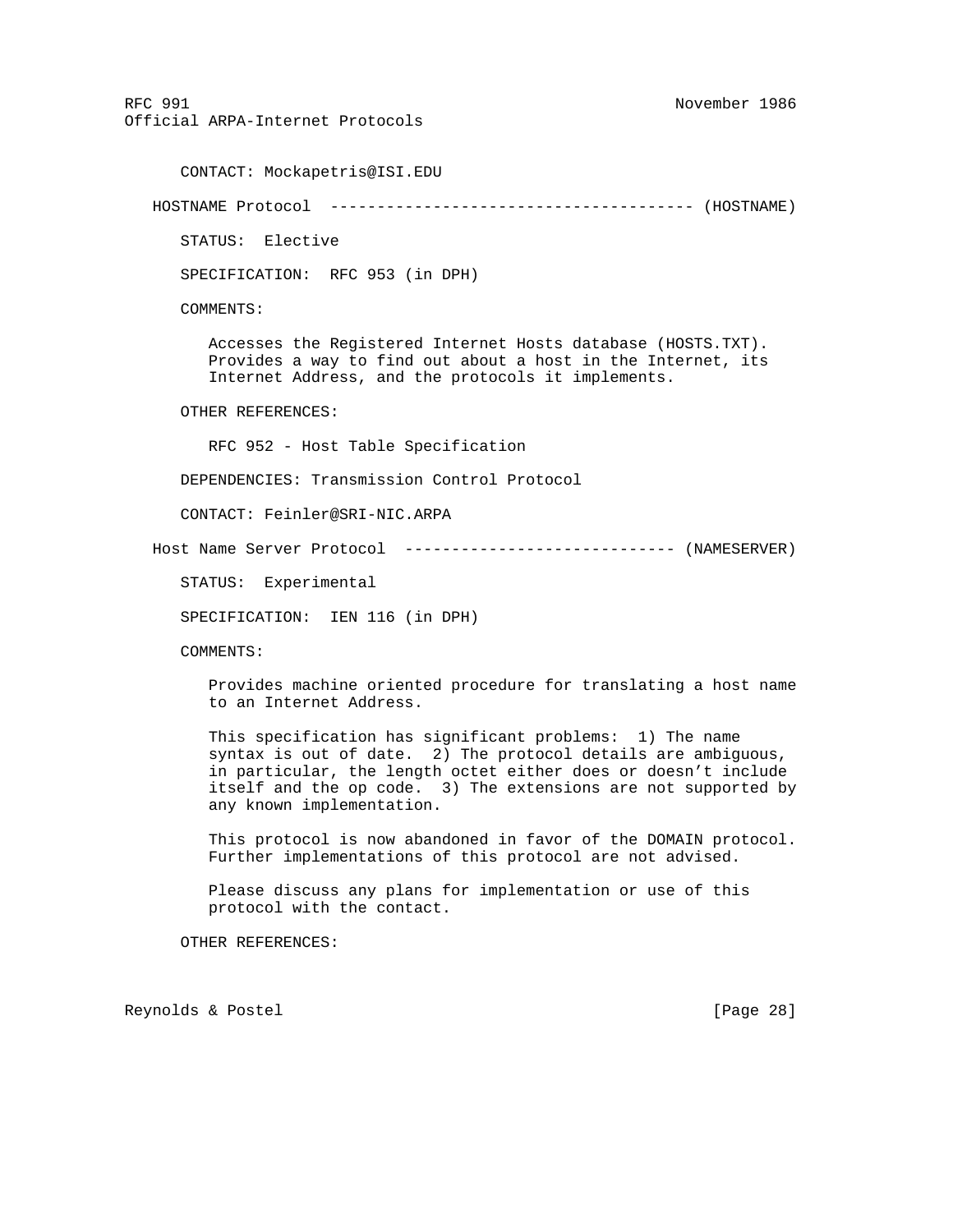DEPENDENCIES: User Datagram Protocol

CONTACT: Postel@ISI.EDU

CSNET Mailbox Name Server Protocol ---------------------- (CSNET-NS)

STATUS: Experimental

SPECIFICATION: CS-DN-2 (in DPH)

COMMENTS:

 Provides access to the CSNET data base of users to give information about users names, affiliations, and mailboxes.

 Please discuss any plans for implementation or use of this protocol with the contact.

OTHER REFERENCES:

DEPENDENCIES: Transmission Control Protocol

CONTACT: Solomon@WISC.EDU

Daytime Protocol ----------------------------------------- (DAYTIME)

STATUS: Elective

SPECIFICATION: RFC 867 (in DPH)

COMMENTS:

Provides the day and time in ASCII character string.

OTHER REFERENCES:

 DEPENDENCIES: Transmission Control Protocol or User Datagram Protocol

CONTACT: Postel@ISI.EDU

Reynolds & Postel [Page 29]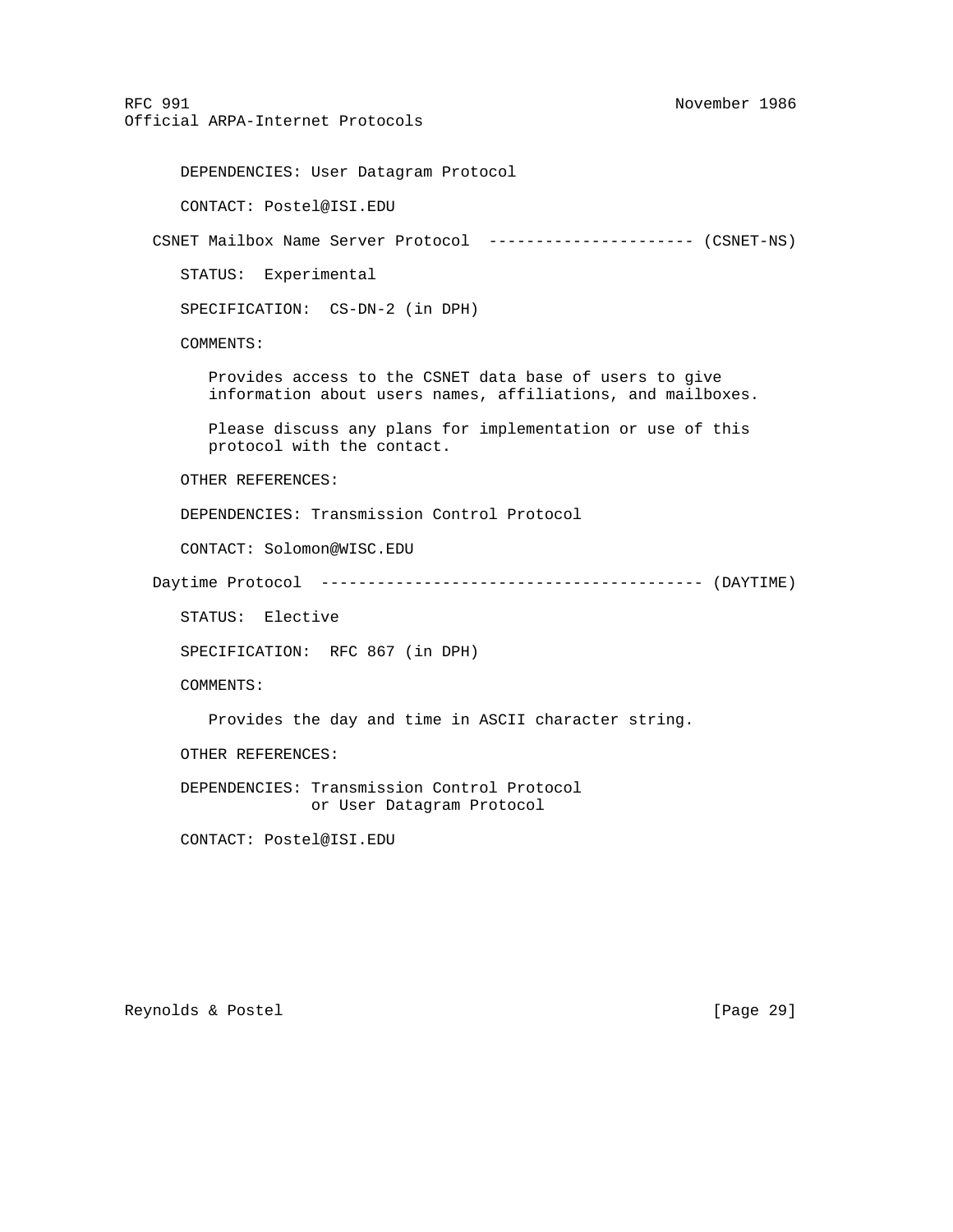Network Time Protocol ---------------------------------------- (NTP) STATUS: Experimental SPECIFICATION: RFC 958 COMMENTS: A proposed protocol for synchronizing a set of network clocks using a set of distributed clients and servers. Please discuss any plans for implementation or use of this protocol with the contact. OTHER REFERENCES: RFC 778, RFC 891, RFC 956, and RFC 957. DEPENDENCIES: User Datagram Protocol CONTACT: Mills@ISI.EDU Time Server Protocol ---------------------------------------- (TIME) STATUS: Elective SPECIFICATION: RFC 868 (in DPH) COMMENTS: Provides the time as the number of seconds from a specified reference time. OTHER REFERENCES: DEPENDENCIES: Transmission Control Protocol or User Datagram Protocol CONTACT: Postel@ISI.EDU

Reynolds & Postel [Page 30]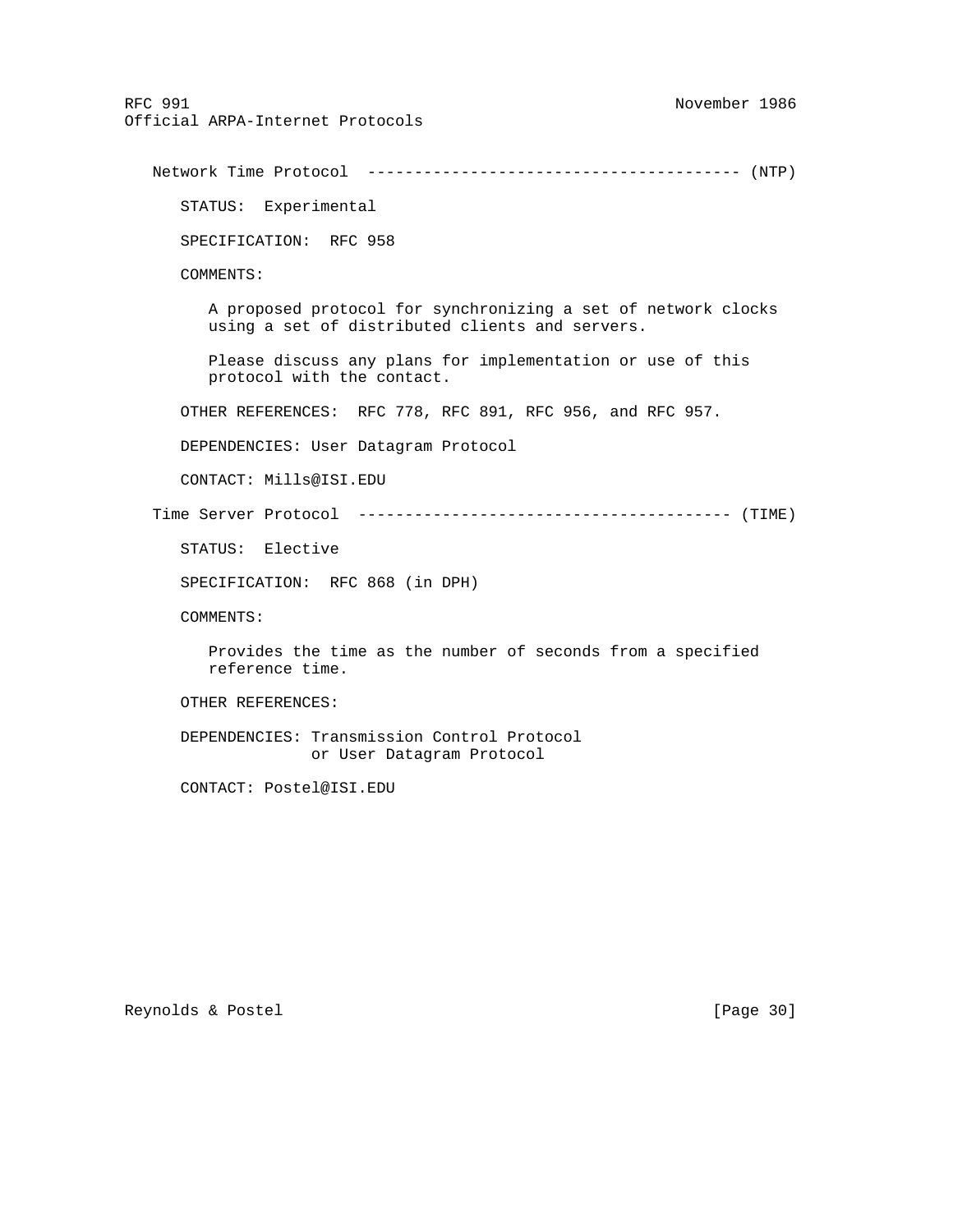RFC 991 November 1986 Official ARPA-Internet Protocols DCNET Time Server Protocol --------------------------------- (CLOCK) STATUS: Experimental SPECIFICATION: RFC 778 COMMENTS: Provides a mechanism for keeping synchronized clocks. Please discuss any plans for implementation or use of this protocol with the contact. OTHER REFERENCES: DEPENDENCIES: Internet Control Message Protocol CONTACT: Mills@ISI.EDU SUPDUP Protocol ------------------------------------------- (SUPDUP) STATUS: Elective SPECIFICATION: RFC 734 (in DPH) COMMENTS: A special Telnet like protocol for display terminals. OTHER REFERENCES: DEPENDENCIES: Transmission Control Protocol

CONTACT: Crispin@SU-SCORE.STANFORD.EDU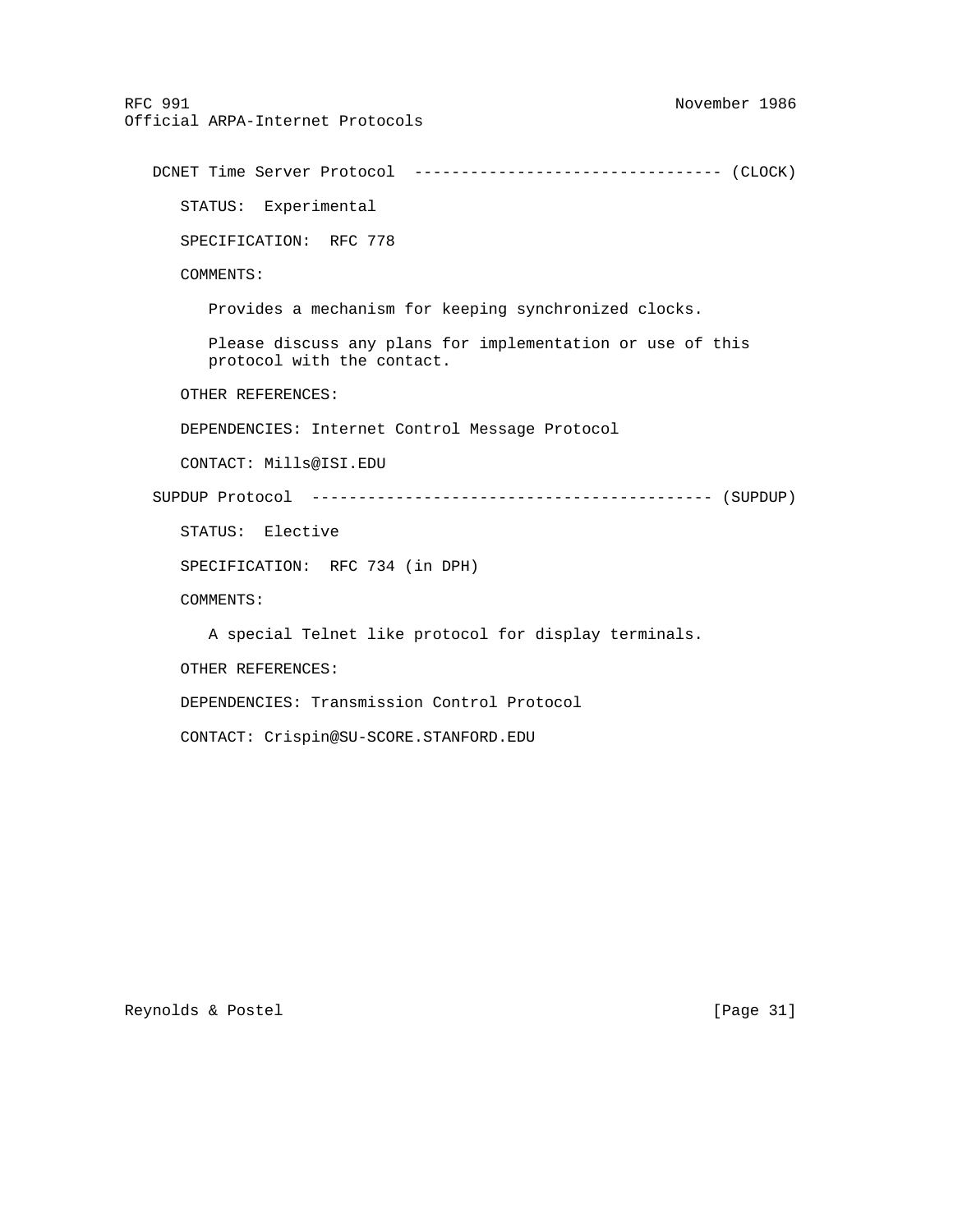Internet Message Protocol ------------------------------------ (MPM) STATUS: Experimental SPECIFICATION: RFC 759 (in DPH) COMMENTS: This is an experimental multimedia mail transfer protocol. The implementation is called a Message Processing Module or MPM. Please discuss any plans for implementation or use of this protocol with the contact. OTHER REFERENCES: RFC 767 - Structured Document Formats DEPENDENCIES: Transmission Control Protocol CONTACT: Postel@ISI.EDU Post Office Protocol - Version 2 ---------------------------- (POP2) STATUS: Experimental SPECIFICATION: RFC 937 (in DPH) COMMENTS: The intent of the Post Office Protocol - Version 2 (POP2) is to allow a user's workstation to access mail from a mailbox server. It is expected that mail will be posted from the workstation to the mailbox server via the Simple Mail Transfer Protocol (SMTP). Please discuss any plans for implementation or use of this protocol with the contact. OTHER REFERENCES: Obsoletes RFC 918 DEPENDENCIES: Transmission Control Protocol CONTACT: JKReynolds@ISI.EDU

Reynolds & Postel [Page 32]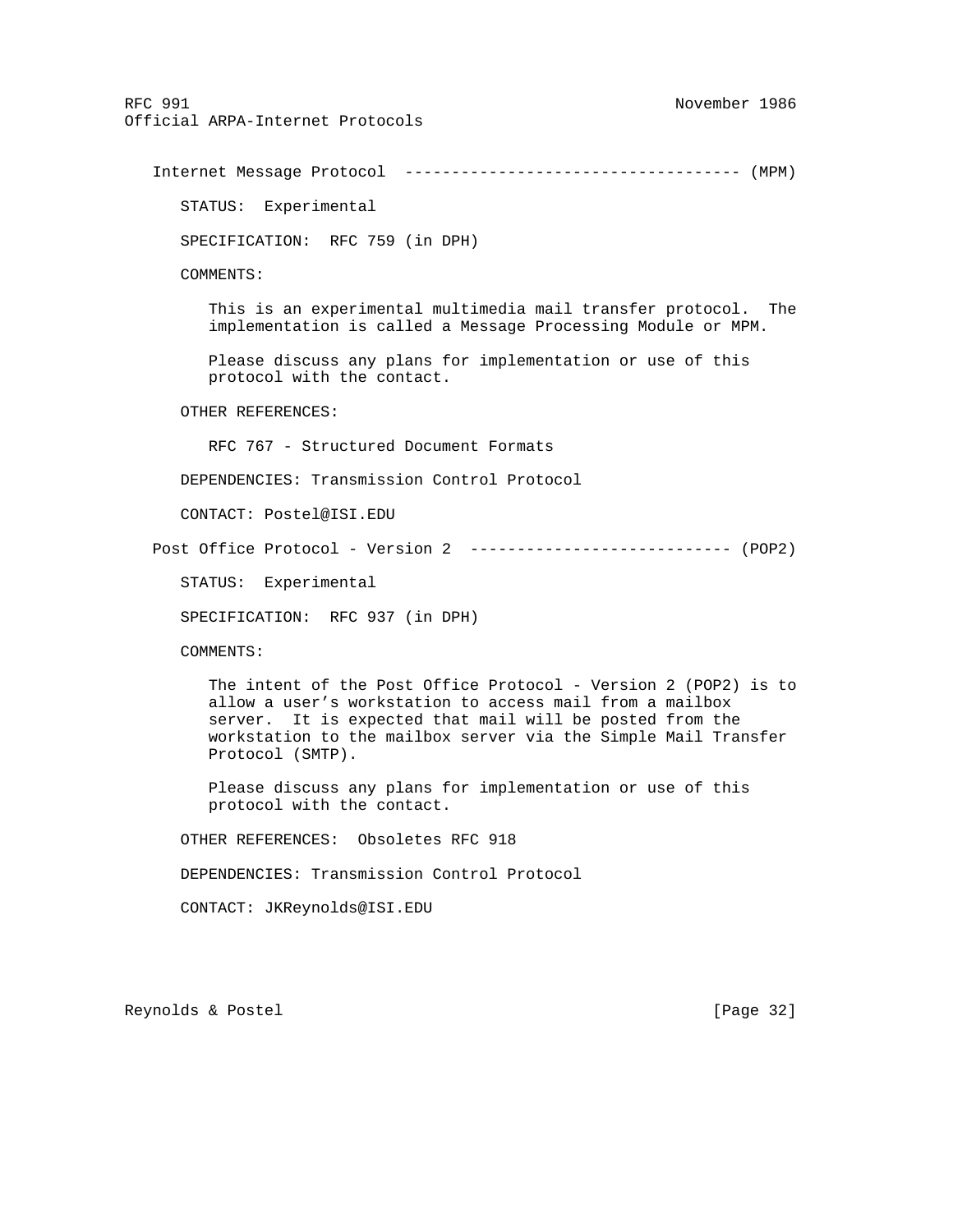Network Standard Text Editor ------------------------------- (NETED)

STATUS: Elective

SPECIFICATION: RFC 569 (in DPH)

COMMENTS:

 Describes a simple line editor which could be provided by every Internet host.

OTHER REFERENCES:

DEPENDENCIES:

CONTACT: Postel@ISI.EDU

Authentication Service -------------------------------------- (AUTH)

STATUS: Experimental

SPECIFICATION: RFC 931

COMMENTS:

 This server provides a means to determine the identity of a user of a particular TCP connection. Given a TCP port number pair, it returns a character string which identifies the owner of that connection on the server's system.

 Please discuss any plans for implementation or use of this protocol with the contact.

OTHER REFERENCES: Supercedes RFC 912

DEPENDENCIES: Transmission Control Protocol

CONTACT: StJohns@SRI-NIC.ARPA

Reynolds & Postel [Page 33]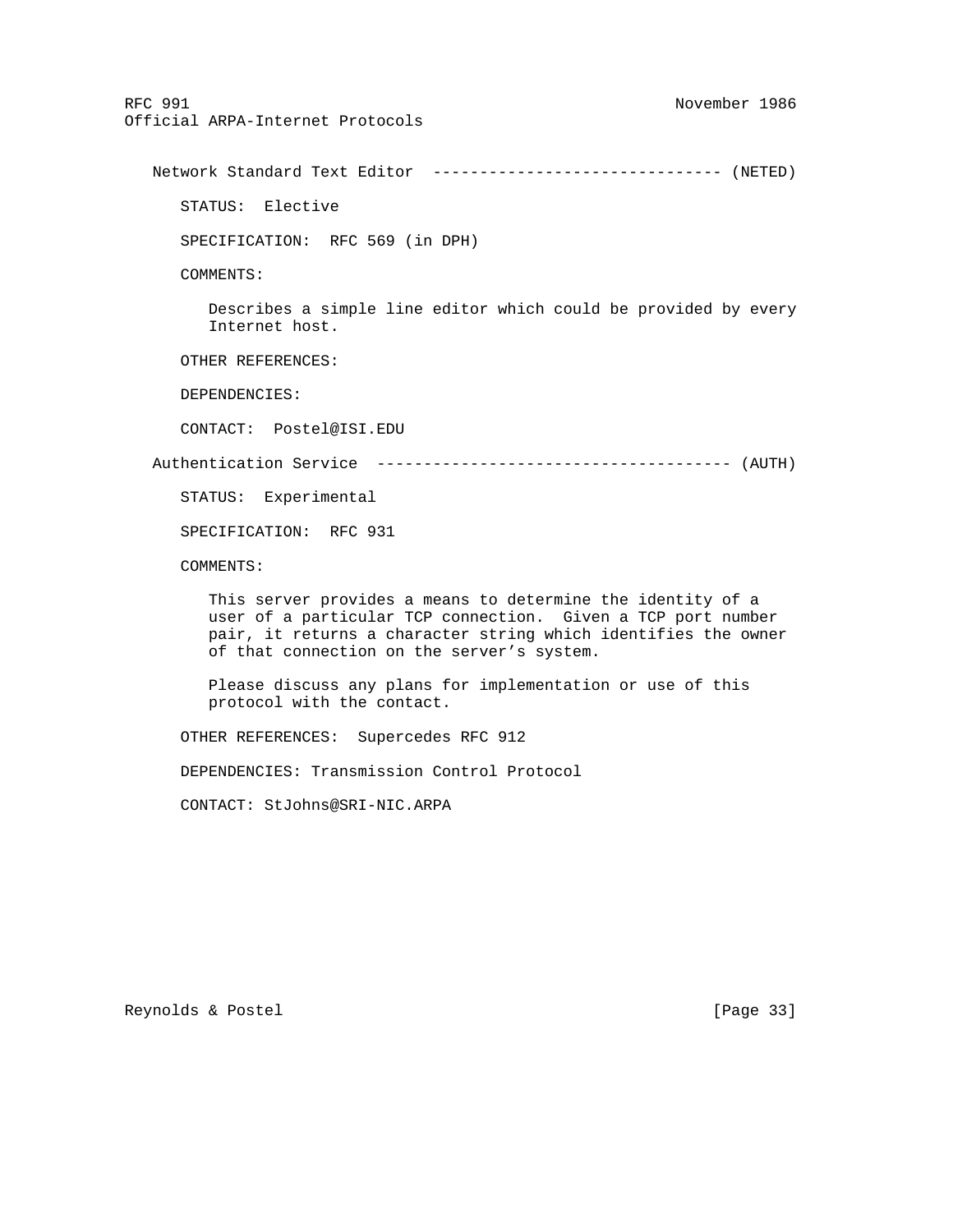Bootstrap Protocol ----------------------------------------- (BOOTP)

STATUS: Experimental

SPECIFICATION: RFC 951

COMMENTS:

 This proposed protocol provides an IP/UDP bootstrap protocol which allows a diskless client machine to discover its own IP address, the address of a server host, and the name of a file to be loaded into memory and executed.

 Please discuss any plans for implementation or use of this protocol with the contact.

OTHER REFERENCES:

DEPENDENCIES: Internet Protocol, User Datagram Protocol

CONTACT: Croft@SUMEX-AIM.STANFORD.EDU

Reynolds & Postel [Page 34]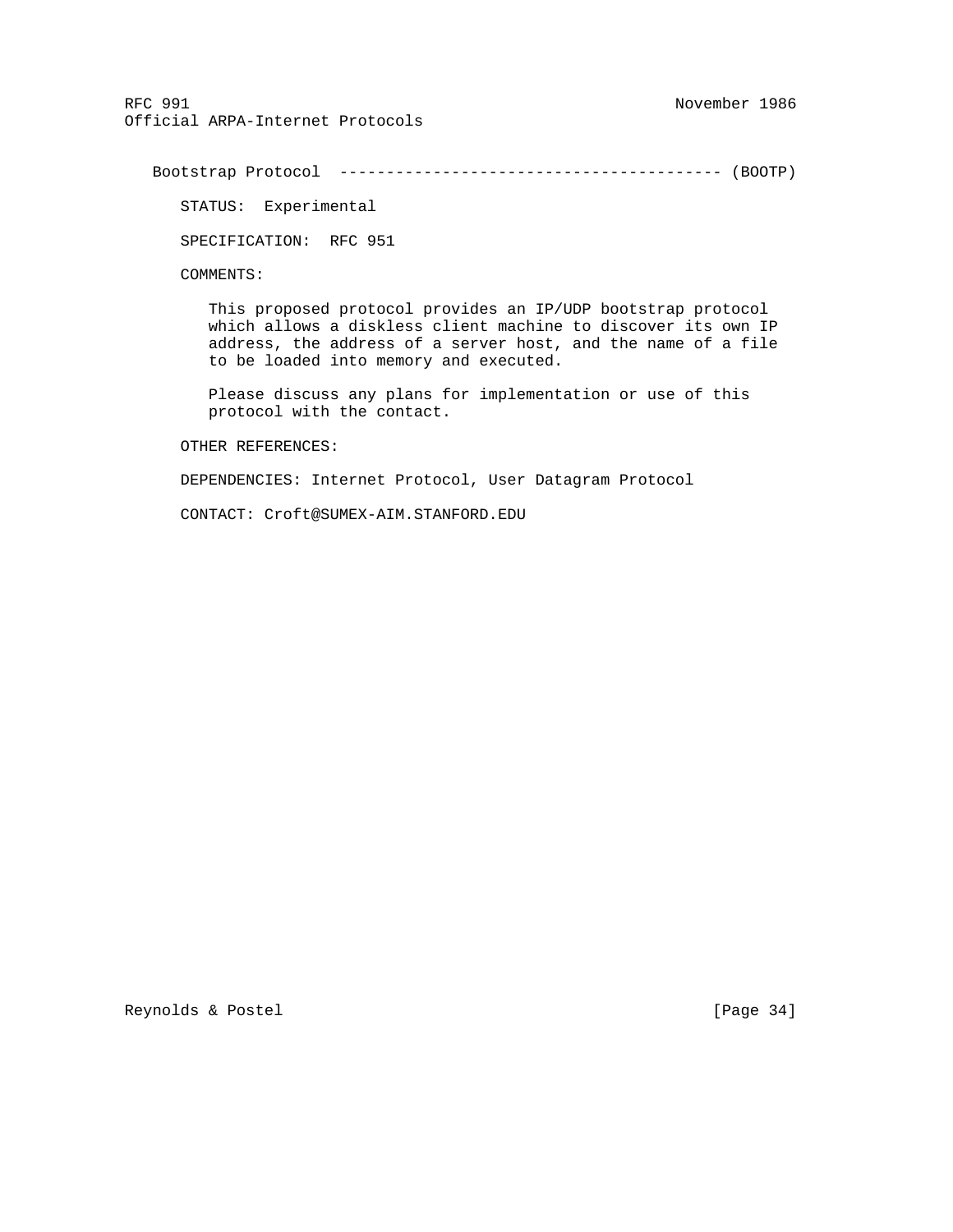```
APPENDICES
```
Assigned Numbers ---------------------------------------------------

STATUS: None

SPECIFICATION: RFC 990

COMMENTS:

 Describes the fields of various protocols that are assigned specific values for actual use, and lists the currently assigned values.

 Issued November 1986, replaces RFC 960, RFC 790 in IPTW, and RFC 943.

OTHER REFERENCES:

CONTACT: JKReynolds@ISI.EDU

Pre-emption --------------------------------------------------------

STATUS: Elective

SPECIFICATION: RFC 794 (in DPH)

COMMENTS:

Describes how to do pre-emption of TCP connections.

OTHER REFERENCES:

CONTACT: Postel@ISI.EDU

Reynolds & Postel [Page 35]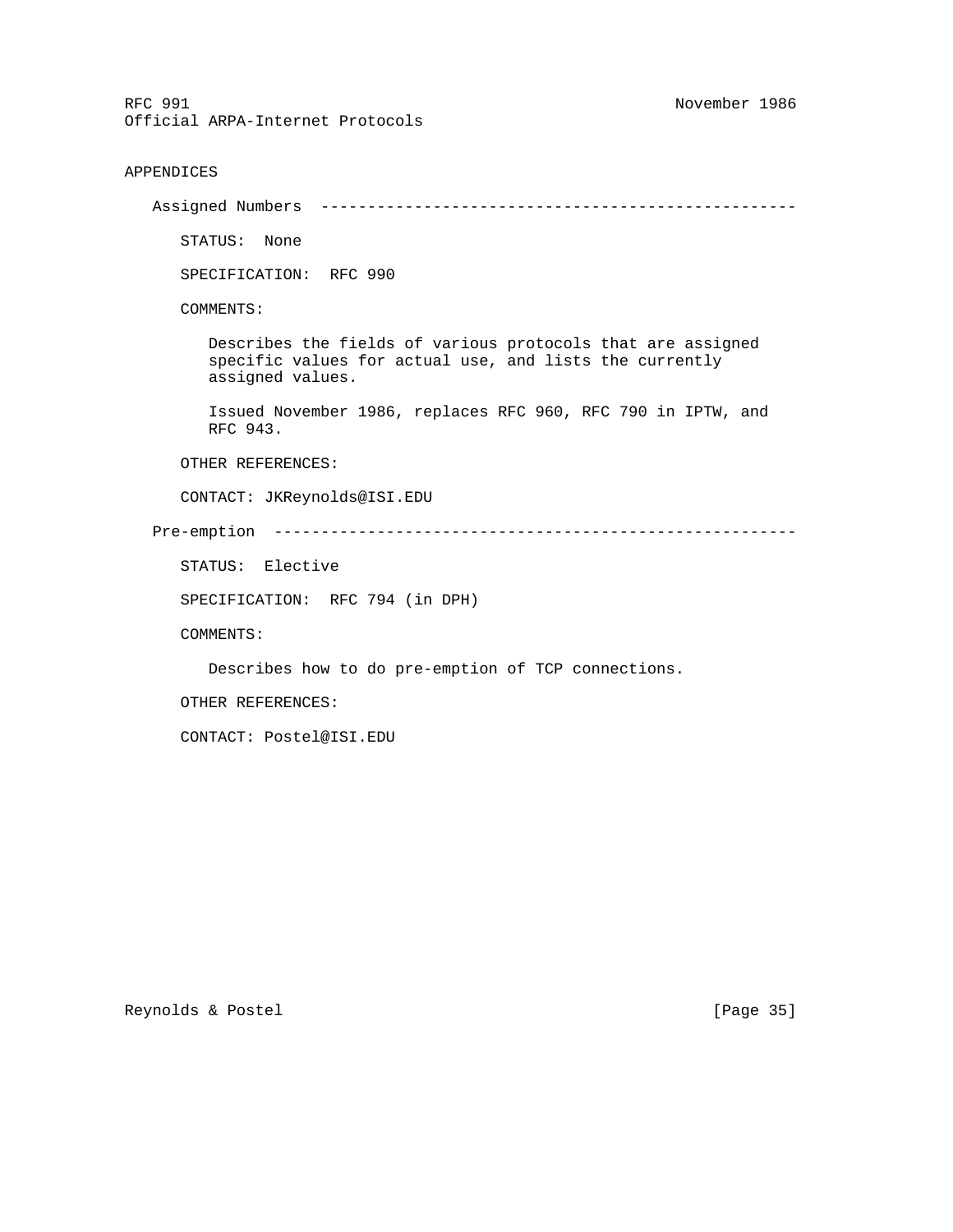RFC 991 November 1986 Official ARPA-Internet Protocols Service Mappings --------------------------------------------------- STATUS: None SPECIFICATION: RFC 795 (in DPH) COMMENTS: Describes the mapping of the IP type of service field onto the parameters of some specific networks. Out of date, needs revision. OTHER REFERENCES: CONTACT: Postel@ISI.EDU Address Mappings --------------------------------------------------- STATUS: None SPECIFICATION: RFC 796 (in DPH) COMMENTS: Describes the mapping between Internet Addresses and the addresses of some specific networks. Out of date, needs revision. OTHER REFERENCES: CONTACT: Postel@ISI.EDU Document Formats --------------------------------------------------- STATUS: None SPECIFICATION: RFC 678 (in DPH) COMMENTS: Describes standard format rules for several types of documents. OTHER REFERENCES: CONTACT: Postel@ISI.EDU Reynolds & Postel [Page 36]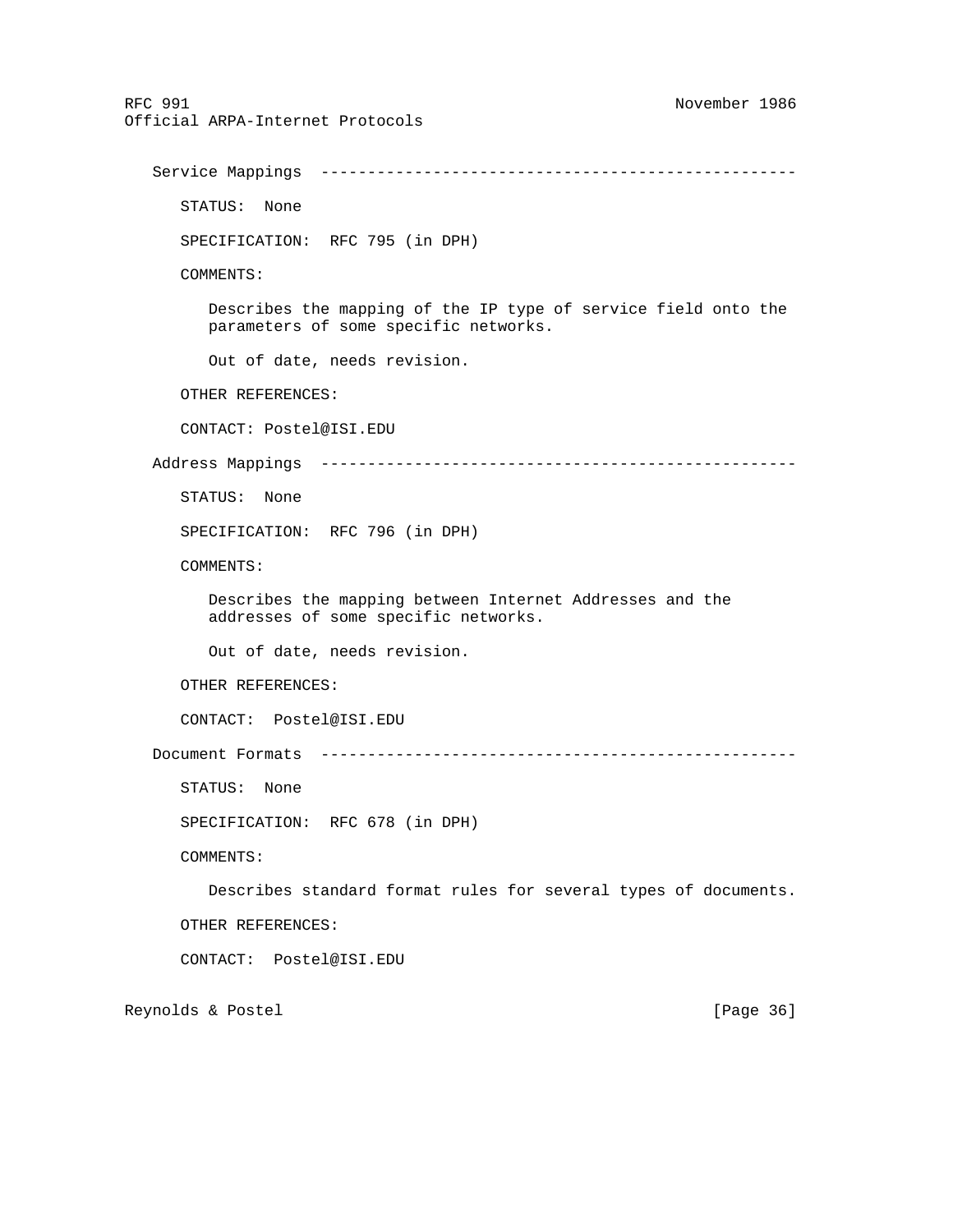```
RFC 991 November 1986
Official ARPA-Internet Protocols
   Bitmap Formats -----------------------------------------------------
      STATUS: None
      SPECIFICATION: RFC 797 (in DPH)
      COMMENTS:
         Describes a standard format for bitmap data.
      OTHER REFERENCES:
      CONTACT: Postel@ISI.EDU
   Facsimile Formats --------------------------------------------------
      STATUS: None
      SPECIFICATION: RFC 804
      COMMENTS:
         Describes a standard format for facsimile data.
      OTHER REFERENCES: RFC 769 (in DPH)
      CONTACT: Postel@ISI.EDU
   Host-Front End Protocol ------------------------------------- (HFEP)
      STATUS: Experimental
      SPECIFICATION: RFC 929
      COMMENTS:
         Please discuss any plans for implementation or use of this
         protocol with the contact.
      OTHER REFERENCES: RFC 928
      DEPENDENCIES:
      CONTACT: Padlipsky@ISI.EDU
```
Reynolds & Postel [Page 37]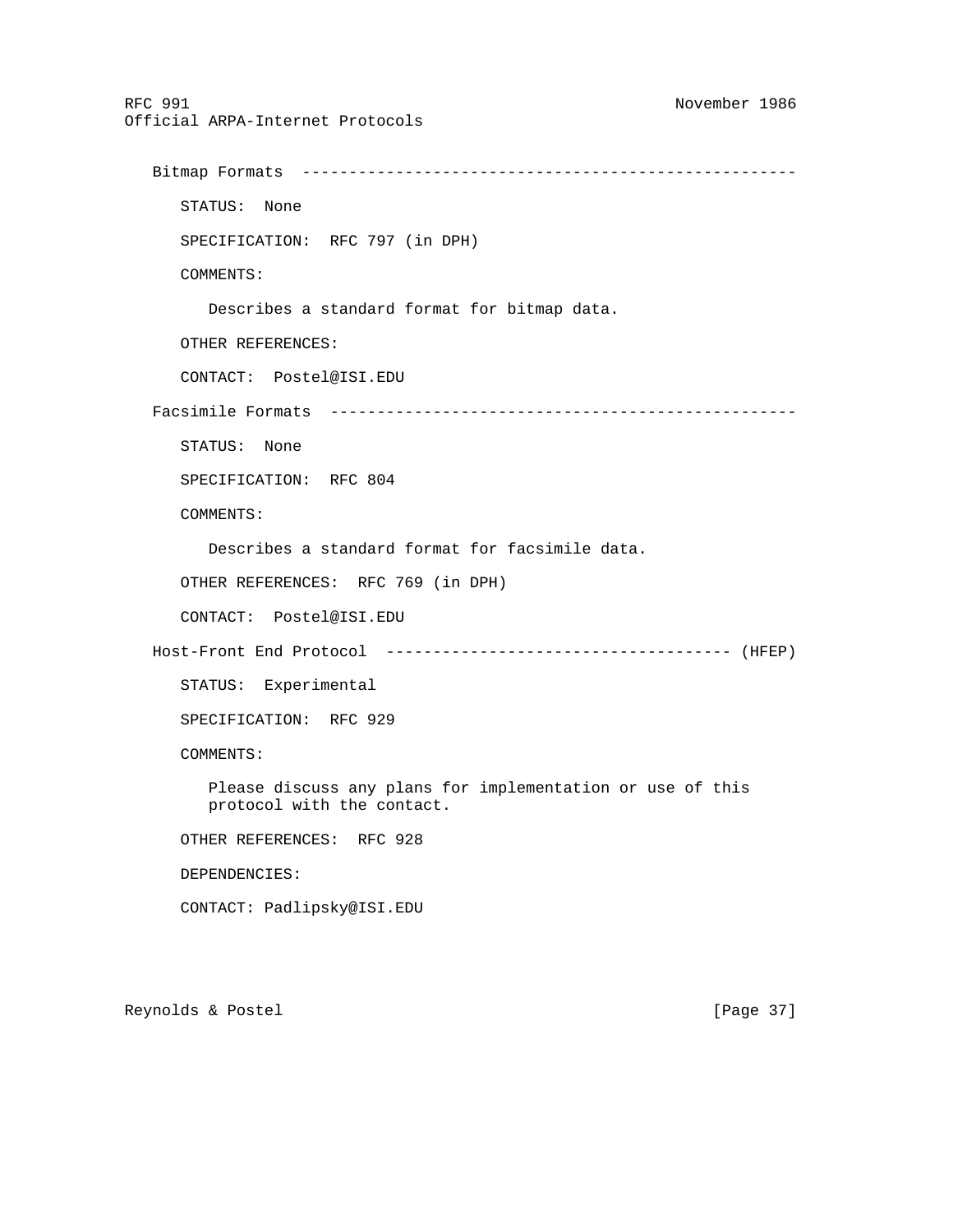Internet Protocol on ARPANET ----------------------------- (IP-ARPA) STATUS: Recommended SPECIFICATION: BBN Report 1822 COMMENTS: Describes a standard for the transmission of IP Datagrams over the ARPANET. OTHER REFERENCES: RFC 851, RFC 852, RFC 878 (in DPH), RFC 979 CONTACT: Malis@BBN.COM Internet Protocol on WBNET --------------------------------- (IP-WB) STATUS: Recommended SPECIFICATION: RFC 907 (in DPH) COMMENTS: Describes a standard for the transmission of IP Datagrams over the Wideband Net. This protocol specifies the network-access level communication between an arbitrary computer, called a host, and a packet-switched satellite network, e.g., SATNET or WBNET. Note: Implementations of HAP should be performed in coordination with satellite network development and operations personnel.

OTHER REFERENCES:

CONTACT: Blumenthal@BBN.COM

Reynolds & Postel [Page 38]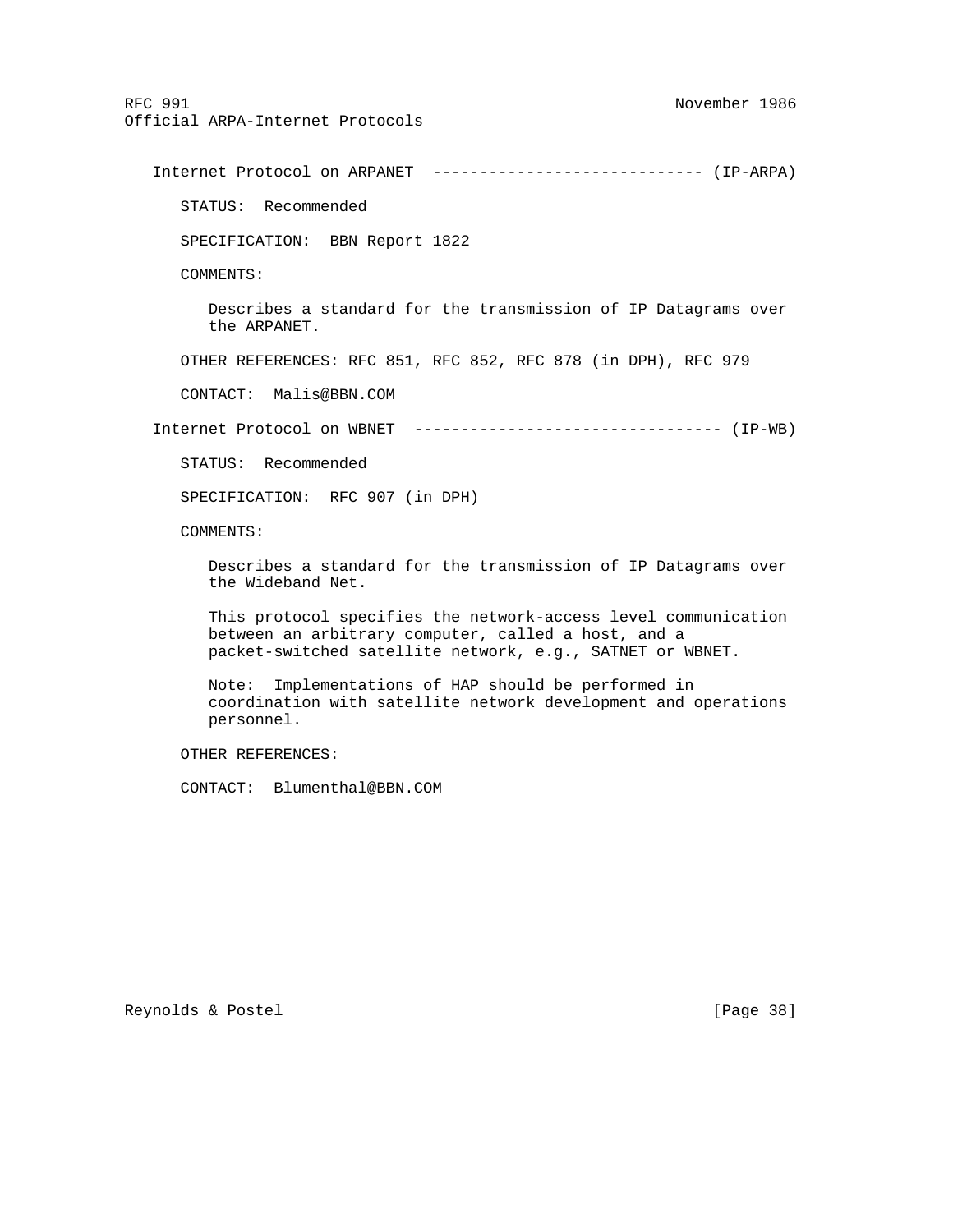Host Access Protocol -------------------------------------- (IP-SAT) STATUS: Recommended SPECIFICATION: RFC 907 (in DPH) COMMENTS: Describes a standard for the transmission of IP Datagrams over the SATNET. This protocol specifies the network-access level communication between an arbitrary computer, called a host, and a packet-switched satellite network, e.g., SATNET or WBNET. Note: Implementations of HAP should be performed in coordination with satellite network development and operations personnel. OTHER REFERENCES: DEPENDENCIES: CONTACT: Schoen@BBN.COM Internet Protocol on X.25 Networks ------------------------ (IP-X25) STATUS: Recommended SPECIFICATION: RFC 877 (in DPH) COMMENTS: Describes a standard for the transmission of IP Datagrams over Public Data Networks. OTHER REFERENCES: CONTACT: jtk@PURDUE.EDU

Reynolds & Postel [Page 39]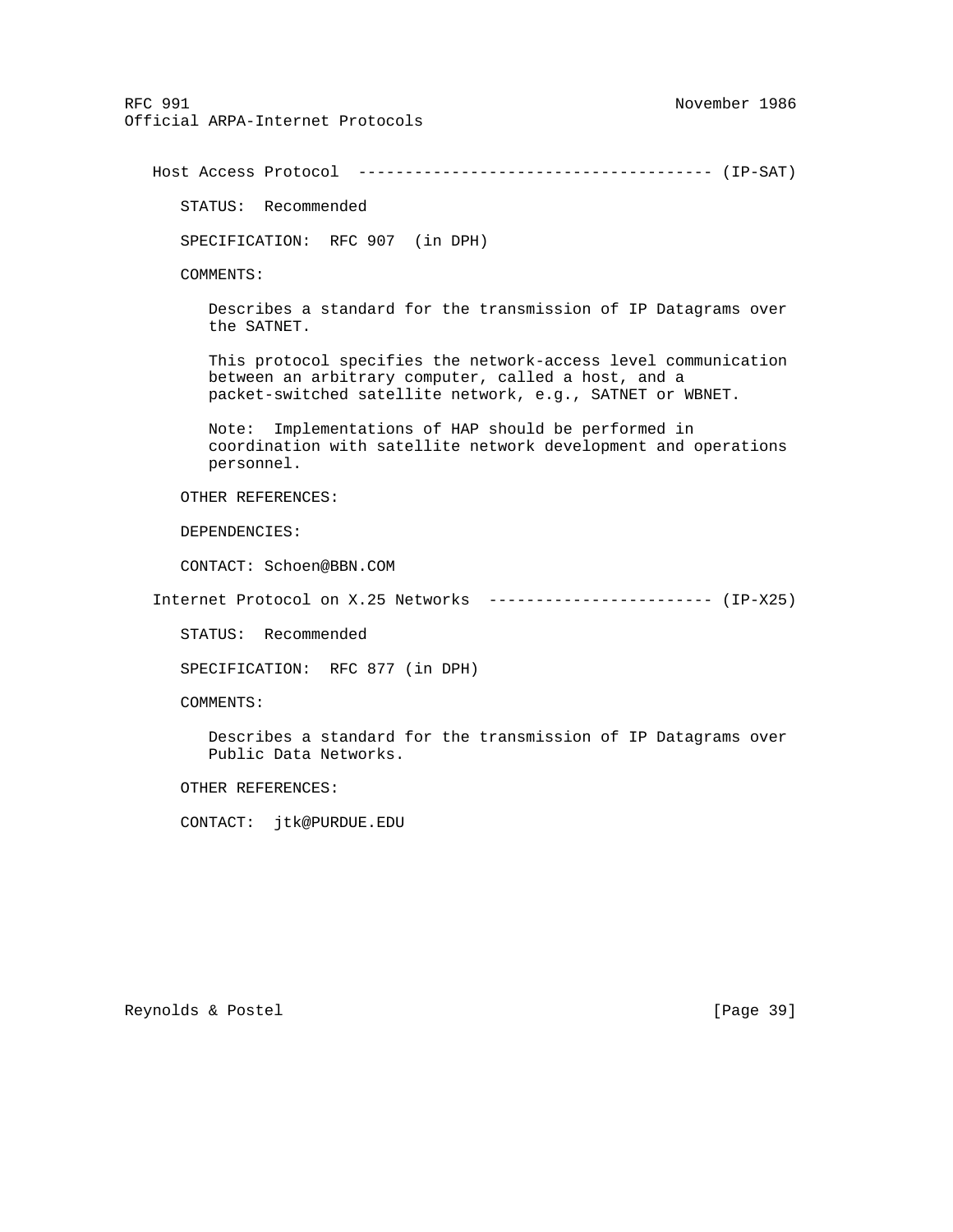RFC 991 November 1986 Official ARPA-Internet Protocols Internet Protocol on DC Networks --------------------------- (IP-DC) STATUS: Elective SPECIFICATION: RFC 891 (in DPH) COMMENTS: OTHER REFERENCES: RFC 778 - DCNET Internet Clock Service CONTACT: Mills@ISI.EDU Internet Protocol on Ethernet Networks ---------------------- (IP-E) STATUS: Recommended SPECIFICATION: RFC 894 (in DPH) COMMENTS: OTHER REFERENCES: RFC 893 CONTACT: Postel@ISI.EDU Internet Protocol on Experimental Ethernet Networks -------- (IP-EE) STATUS: Recommended SPECIFICATION: RFC 895 (in DPH) COMMENTS: OTHER REFERENCES: CONTACT: Postel@ISI.EDU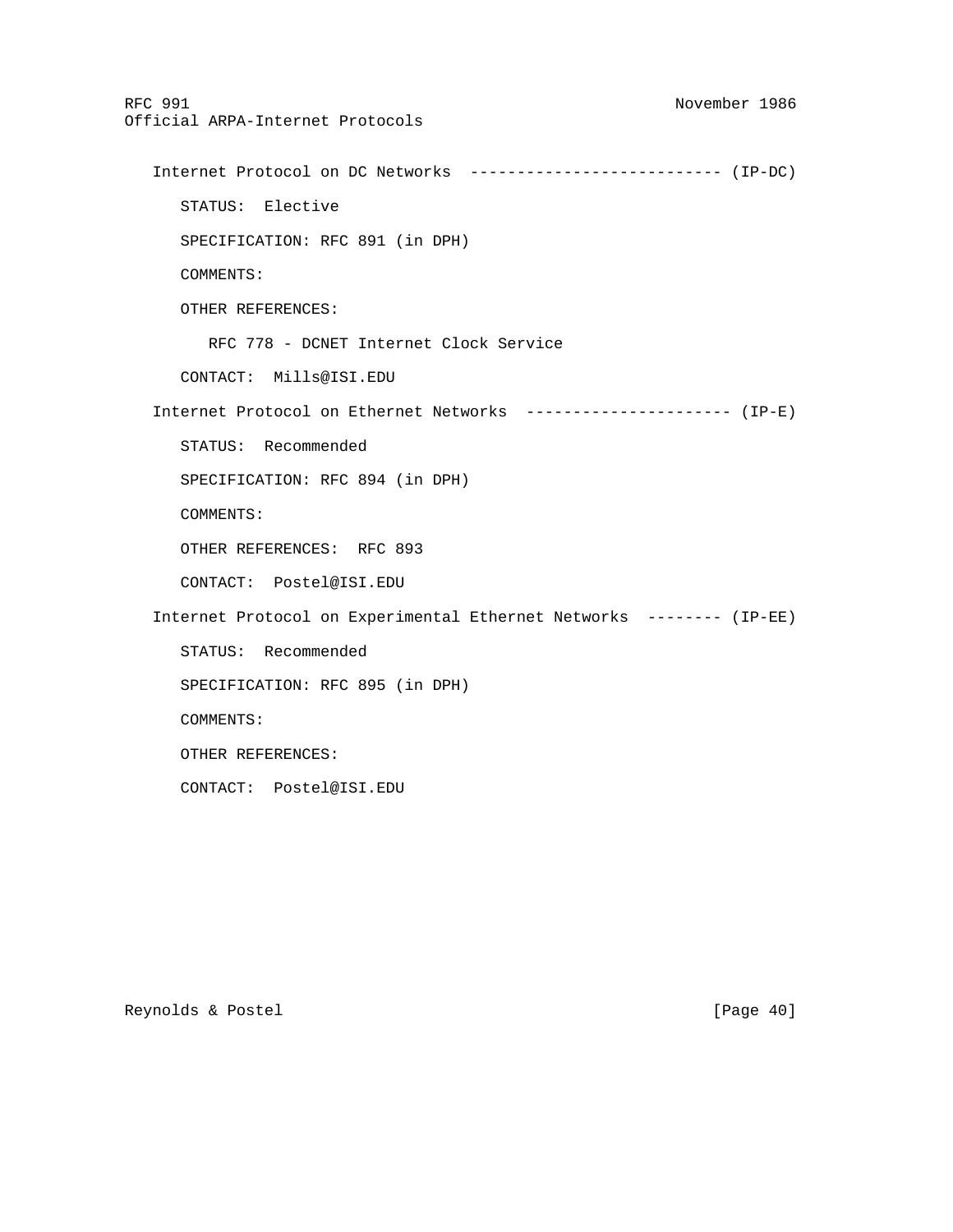Internet Protocol on IEEE 802 ---------------------------- (IP-IEEE)

STATUS: Recommended

SPECIFICATION: RFC 948 (in DPH)

COMMENTS:

 A proposed protocol of two methods of encapsulating Internet Protocol (IP) datagrams on an IEEE 802.3 network. Currently being revised to be generalized for all 802 networks.

 At an ad hoc special session on "IEEE 802 Networks and ARP" held during the TCP Vendors Workshop (August 1986), an approach to a consistent way to sent DOD-IP datagrams and other IP related protocols on 802 networks was developed.

 Due to some evolution of the IEEE 802.2 standards and the need to provide for a standard way to do additional DOD-IP related protocols (such as Address Resolution Protocol (ARP)) on IEEE 802 networks, the following new policy is established, which will replace the current policy (see RFC-990 section on IEEE 802 Numbers of Interest, and RFC-948).

 The policy is for DDN and ARPA-Internet community to use IEEE 802.2 encapsulation on 802.3, 802.4, and 802.5 networks by using the SNAP with an organization code indicating that the following 16 bits specify the Ethertype code (where IP = 2048 (0800 hex), see RFC-990 section on Ethernet Numbers of Interest).

header is a state of the control of the control of the control of the control of the control of the control of

| $\cdots$ | MAC Header             | Length<br>--------+--------+------ |            | 802. ${3/4/5}$ MAC |  |
|----------|------------------------|------------------------------------|------------|--------------------|--|
|          | -------+-------+------ | $DSap=K1$   Ssap=K1  control       |            | 802.2 SAP          |  |
|          |                        | protocol id or org code =K2        | Ether Type | 802.2 SNAP         |  |

 The values of K1 and K2 must be assigned by the IEEE. There is already assigned a value of K1 that indicates that the 5-octet

Reynolds & Postel [Page 41]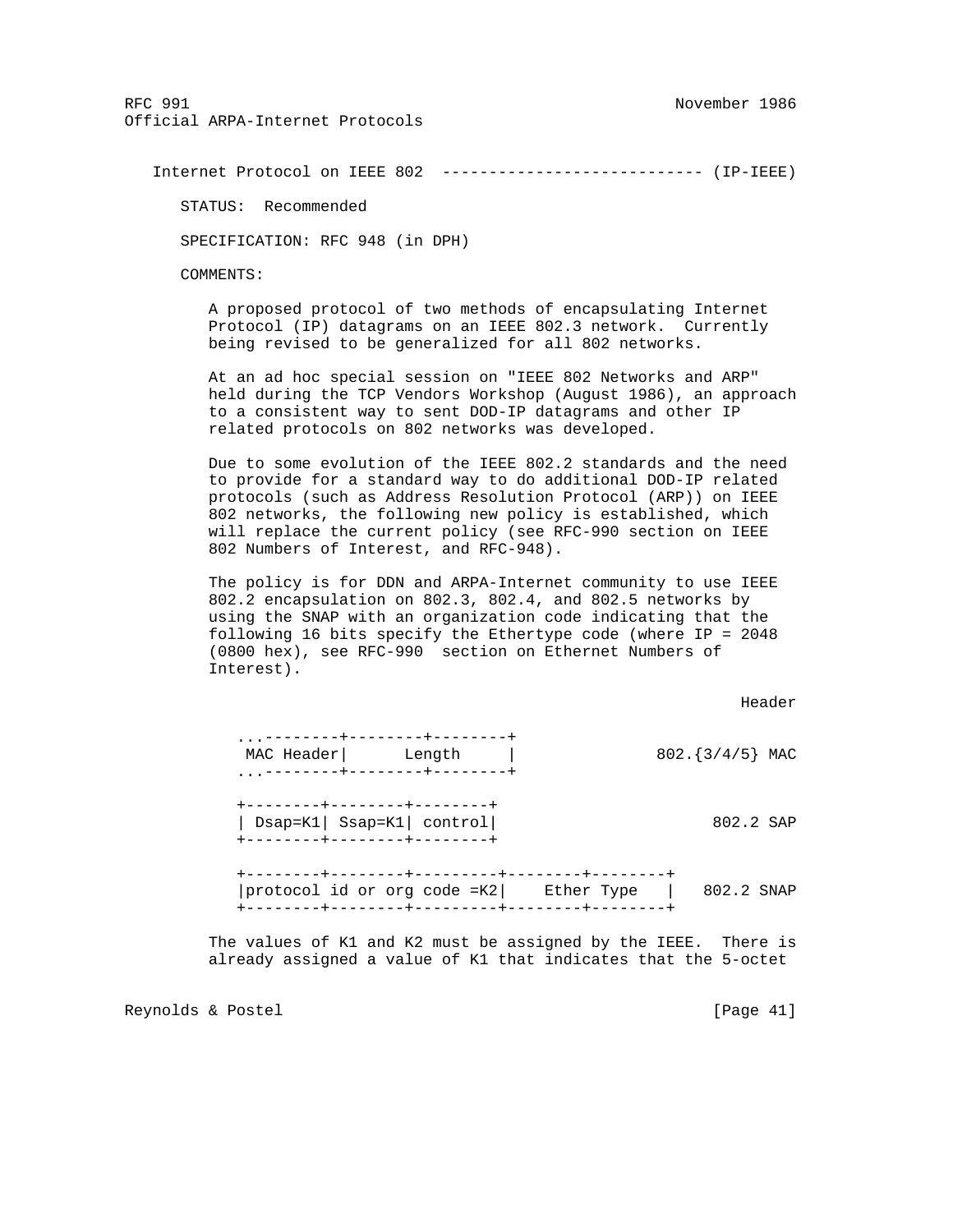SNAP header follows. We can use this value. There may be a value of K2 that is already assigned that indicates that the last two octets of the SNAP header holds the EtherType. If so we may be able to use this value.

 The total length of the SAP Header and the SNAP header is 8-octets, making the 802.2 protocol overhead come out on a nice octet boundary.

 K1 is 170. The IEEE like to talk about things in bit transmission order and specifies this value as 01010101. In big-endian order, as used in Internet specifications, this becomes 10101010 binary, or AA hex, or 170 decimal.

We believe that K2 is 0 (zero). This must be further investigated, but as an interim measure use K2 = 0.

#### OTHER REFERENCES:

CONTACT: Postel@ISI.EDU

Internet Subnet Protocol ---------------------------------- (IP-SUB)

STATUS: Recommended

SPECIFICATION: RFC 950

COMMENTS:

 This is a very important feature and should be included in all IP implementations.

 Specifies procedures for the use of subnets, which are logical sub-sections of a single Internet network.

 OTHER REFERENCES: RFC 940, RFC 917, RFC 925, RFC 932, RFC 936, RFC 922

DEPENDENCIES:

CONTACT: Mogul@SU-SCORE.STANFORD.EDU

Reynolds & Postel [Page 42]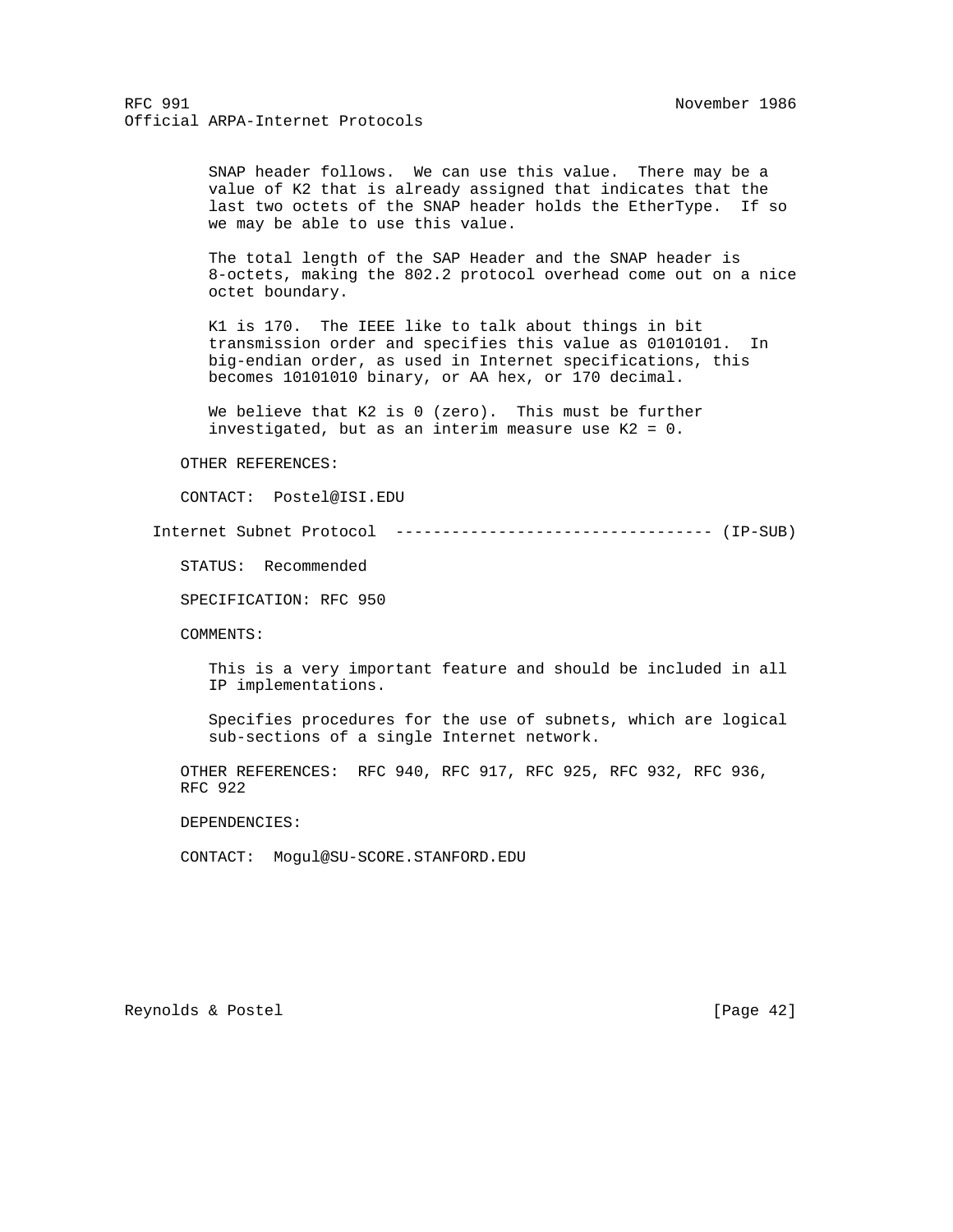Address Resolution Protocol ---------------------------------- (ARP)

STATUS: Recommended

SPECIFICATION: RFC 826 (IN DPH)

COMMENTS:

 This is a procedure for finding the network hardware address corresponding to an Internet Address.

OTHER REFERENCES:

CONTACT: Postel@ISI.EDU

A Reverse Address Resolution Protocol ----------------------- (RARP)

STATUS: Elective

SPECIFICATION: RFC 903 (IN DPH)

COMMENTS:

 This is a procedure for workstations to dynamically find their protocol address (e.g., their Internet Address), when they only only know their hardware address (e.g., their attached physical network address).

OTHER REFERENCES:

CONTACT: Mogul@SU-SCORE.STANFORD.EDU

Multi-LAN Address Resolution Protocol ----------------------- (MARP)

STATUS: Experimental

SPECIFICATION: RFC 925

COMMENTS:

 Discussion of the various problems and potential solutions of "transparent subnets" in a multi-LAN environment.

 Please discuss any plans for implementation or use of this protocol with the contact.

OTHER REFERENCES: RFC 917, RFC 826

Reynolds & Postel [Page 43]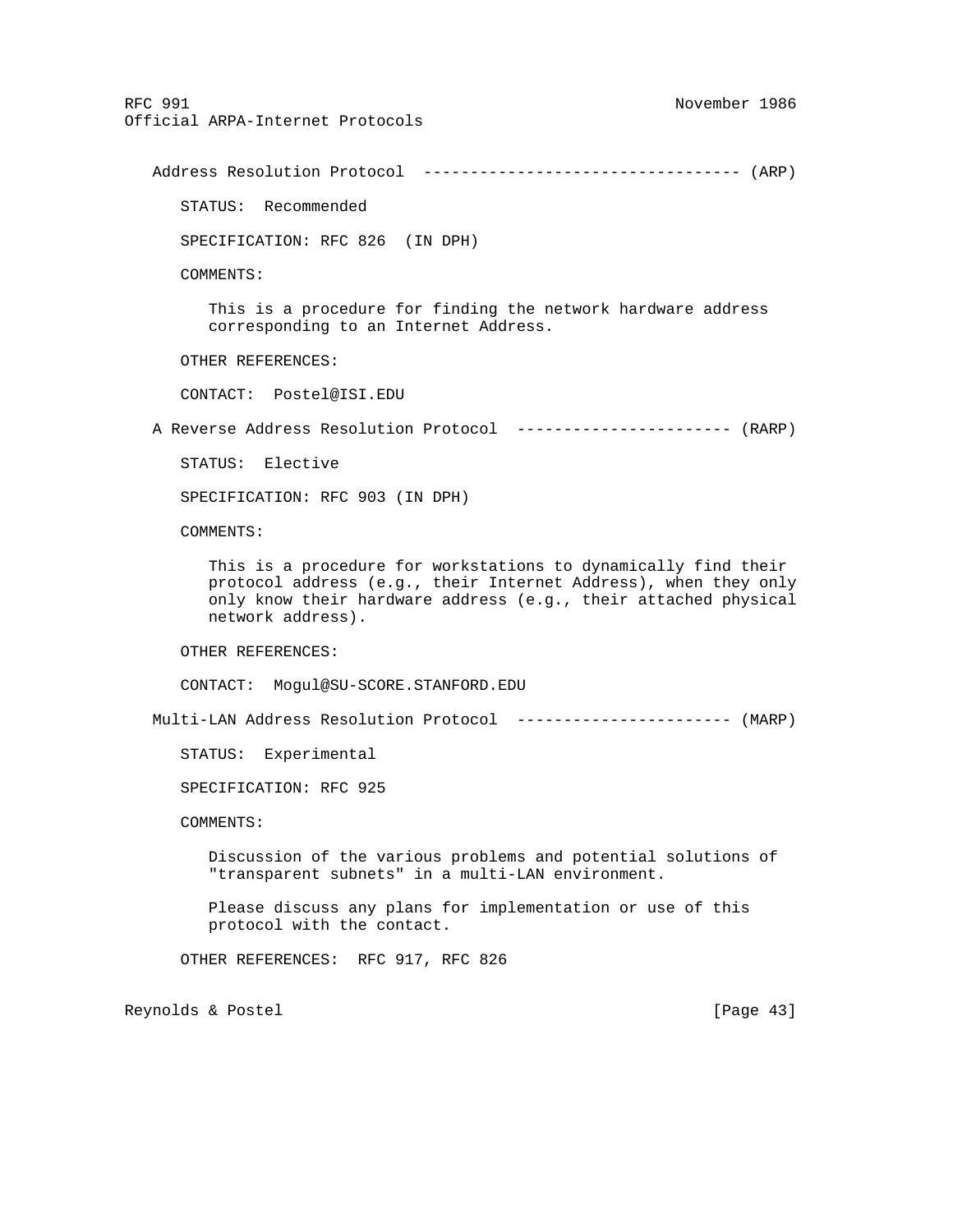DEPENDENCIES:

CONTACT: Postel@ISI.EDU

Broadcasting Internet Datagrams ------------------------- (IP-BROAD)

STATUS: Recommended

SPECIFICATION: RFC 919

COMMENTS:

 A proposed protocol of simple rules for broadcasting Internet datagrams on local networks that support broadcast, for addressing broadcasts, and for how gateways should handle them.

 Recommended in the sense of "if you do broadcasting at all then do it this way".

 Please discuss any plans for implementation or use of this protocol with the contact.

OTHER REFERENCES: RFC 922

DEPENDENCIES:

CONTACT: Mogul@SU-SCORE.STANFORD.EDU

Broadcasting Internet Datagrams with Subnets --------- (IP-SUB-BROAD)

STATUS: Recommended

SPECIFICATION: RFC 922

COMMENTS:

 A proposed protocol of simple rules for broadcasting Internet datagrams on local networks that support broadcast, for addressing broadcasts, and for how gateways should handle them.

 Recommended in the sense of "if you do broadcasting with subnets at all then do it this way".

 Please discuss any plans for implementation or use of this protocol with the contact.

OTHER REFERENCES: RFC 919

Reynolds & Postel [Page 44]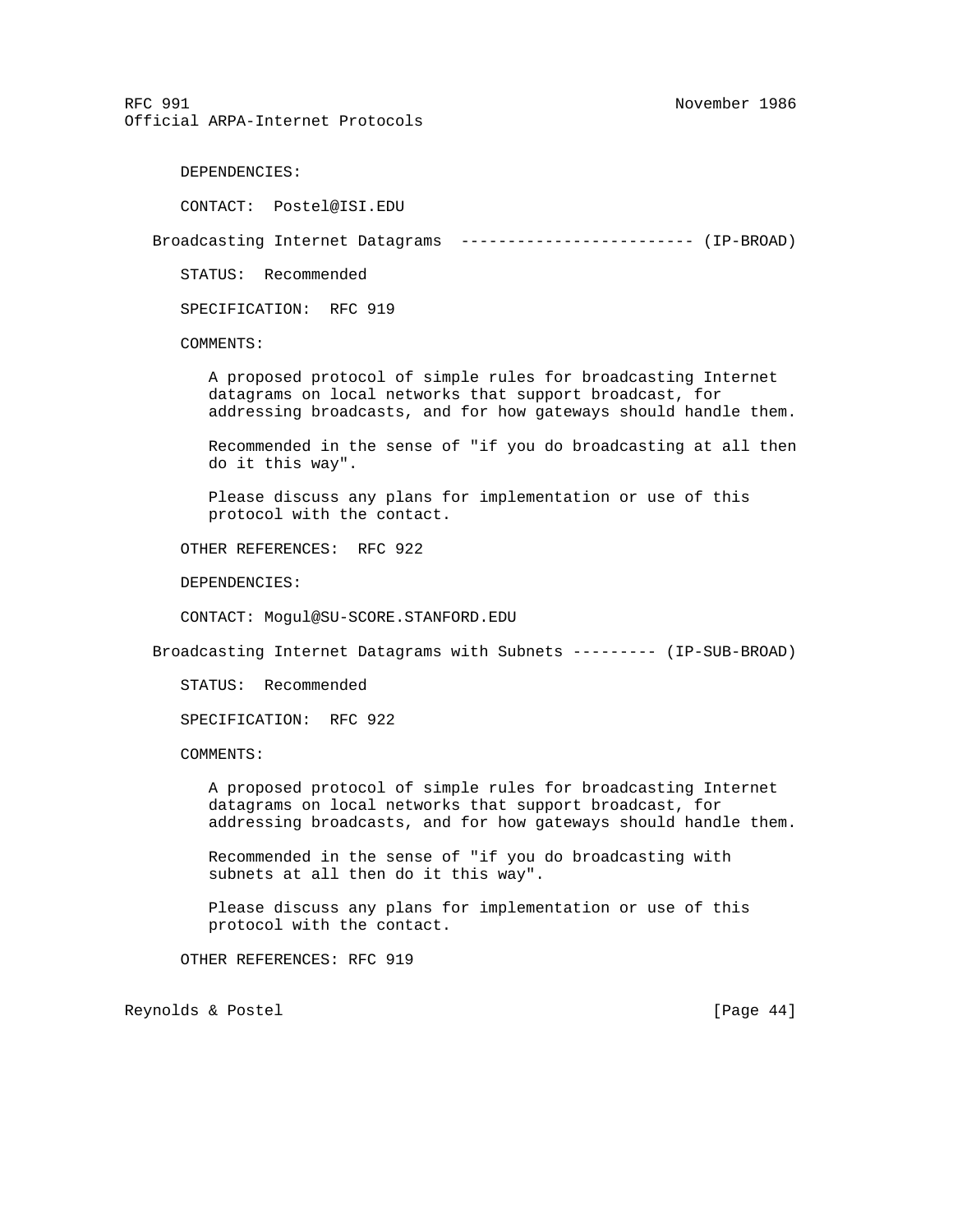DEPENDENCIES:

CONTACT: Mogul@SU-SCORE.STANFORD.EDU

Reliable Asynchronous Transfer Protocol --------------------- (RATP)

STATUS: Experimental

SPECIFICATION: RFC 916

COMMENTS:

 This paper specifies a protocol which allows two programs to reliably communicate over a communication link. It ensures that the data entering one end of the link if received arrives at the other end intact and unaltered. This proposed protocol is designed to operate over a full duplex point-to-point connection. It contains some features which tailor it to the RS-232 links now in current use.

 Please discuss any plans for implementation or use of this protocol with the contact.

OTHER REFERENCES:

DEPENDENCIES: Transmission Control Protocol

CONTACT: Finn@ISI.EDU

Thinwire Protocol --------------------------------------- (THINWIRE)

STATUS: Experimental

SPECIFICATION: RFC 914

COMMENTS:

 This paper discusses a Thinwire Protocol for connecting personal computers to the ARPA-Internet. It primarily focuses on the particular problems in the ARPA-Internet of low speed network interconnection with personal computers, and possible methods of solution.

 Please discuss any plans for implementation or use of this protocol with the contact.

OTHER REFERENCES:

Reynolds & Postel [Page 45]